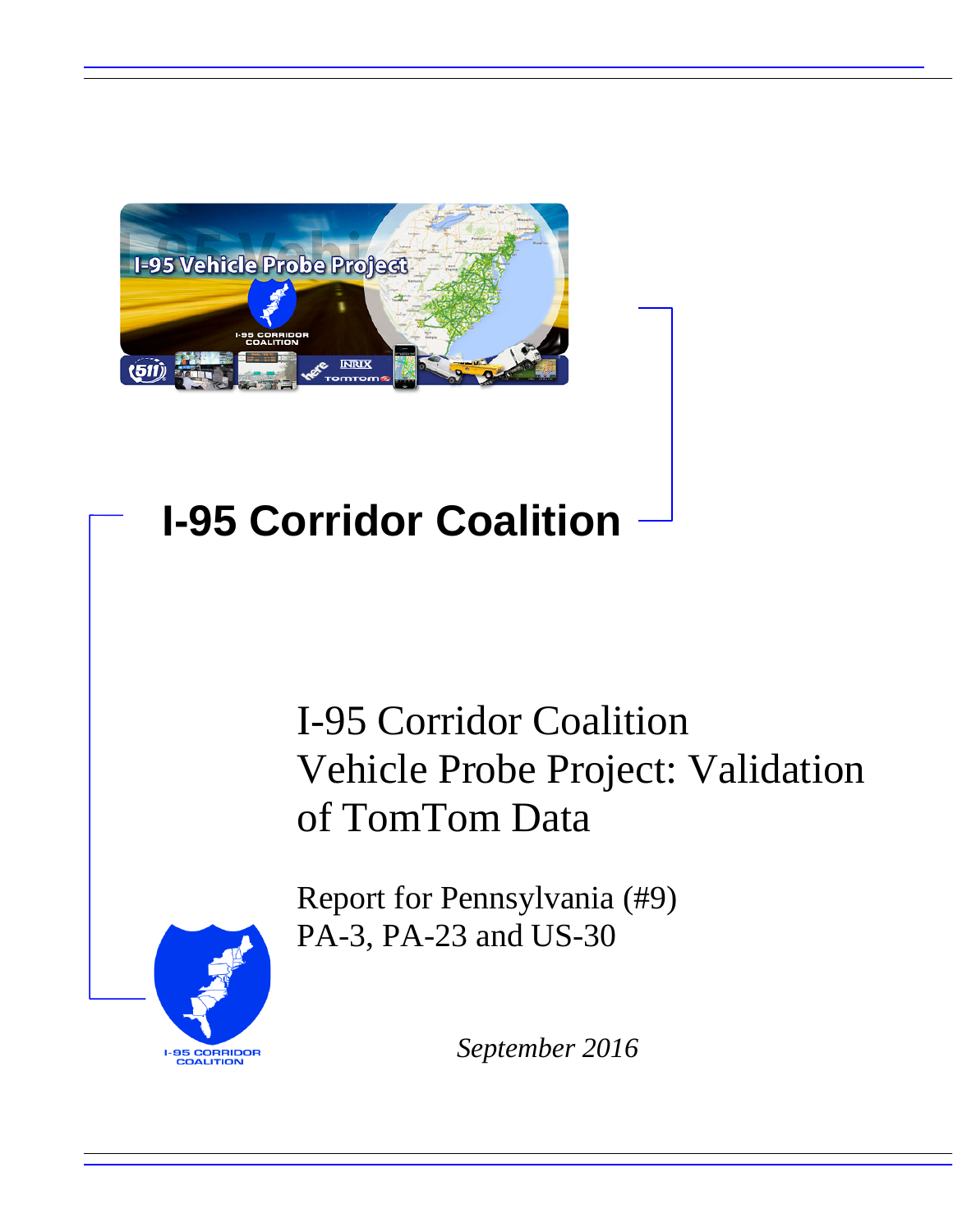# **I-95 CORRIDOR COALITION VEHICLE PROBE PROJECT VALIDATION OF TOMTOM DATA SEPTEMBER 2016**

# *Report for Pennsylvania (#9) PA-3, PA-23 and US-30*

*Prepared for:*

I-95 Corridor Coalition

*Sponsored by:*

I-95 Corridor Coalition

*Prepared by:*

Masoud Hamedi, Zhongxiang Wang, Sanaz Aliari Kardehdeh

University of Maryland, College Park

*Acknowledgements:*

The research team would like to express its gratitude for the assistance it received from the state highway officials in Pennsylvania during the course of this study. Their effort was instrumental during the data collection phase of the project. This report would not have been completed without their help.

*September 2016*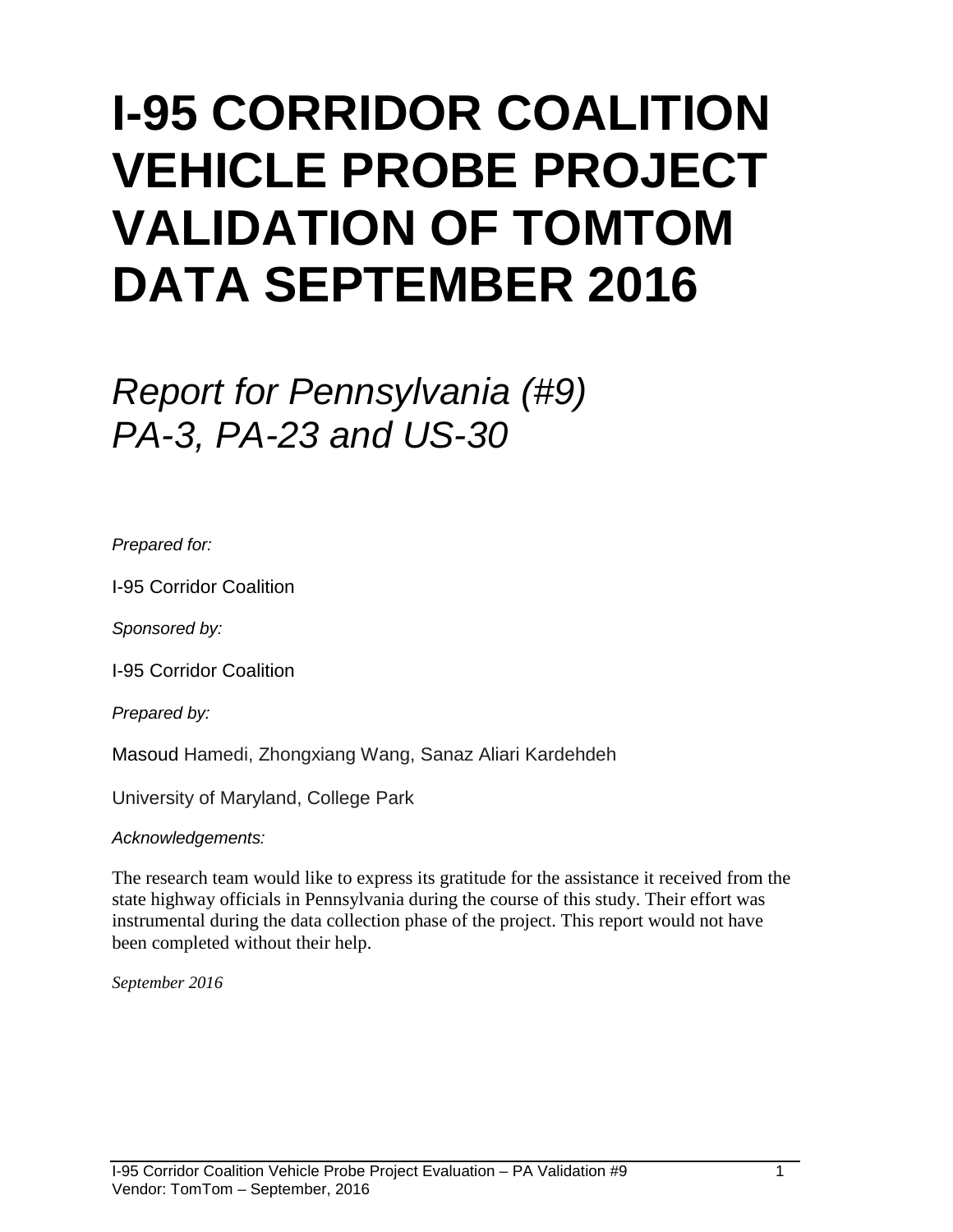# **Evaluation Results for the State of Pennsylvania**

## *Executive Summary*

The data from the Vehicle Probe Project is validated using Bluetooth<sup>TM</sup> Traffic Monitoring (BTM) technology on a near monthly basis. The validation of arterial data is similar to that of freeway data, however the following should be noted. The boundaries of the speed bins used for arterials are different than those used for freeways to accommodate the lower speeds on this type of corridor.

BTMs sensors were deployed at the beginning and ending points of 15 different segments along the PA-3, PA-23 and US-30 corridors. A summary the corridor characteristics follows:

| Roadway | # of Lanes per<br><b>Direction</b> | <b>Average Signal</b><br><b>Density</b> | <b>Average Annual</b><br><b>Daily Traffic</b> | <b>Speed Limit</b> |
|---------|------------------------------------|-----------------------------------------|-----------------------------------------------|--------------------|
| $PA-3$  | $2 - 3$                            | 4 per mile                              | 28,660                                        | $35$ to 40 mph     |
| PA-23   | $1 - 2$                            | 2 per mile                              | 10,610                                        | 30 to 35 mph       |
| $US-30$ | $2 - 3$                            | 5 per mile                              | 23,200                                        | $25$ to 40 mph     |

The Bluetooth sensor deployment covers the range from Providence Rd to State Rd along PA-3, Spring Mill Rd to US-1/ City Ave along PA-23 and Waterloo Rd to US-1/ City Ave along US-30. Travel time data was collected for both directions along each arterial, between April 20 and May 5, 2016. Due to data quality considerations, four segments were dropped from final validation resulting in 11 bidirectional and 3 directional segments for analysis. The dataset collected represents approximately 931 hours of observations along 14 arterial segments, totaling approximately 19 bidirectional and five directional miles. The total number of effective five-minute travel time samples observed was 11,177.

ES Table 1, below summarizes the results of the comparison between the BTM reference data and the TomTom data for arterial segments during the above noted time period. As shown, the average absolute speed error (AASE) was within specification in all speed bins. The Speed Error Bias (SEB) was also within specifications for all speed bins. Although the data are compared to these specifications, caution should be used when using probe data on arterial roadways. Other factors including signal density and traffic volume should be considered.

|                  | <b>ES Table 1 – Maryland Evaluation Summary for Arterial</b>                                  |                         |                                       |                         |                  |                    |  |
|------------------|-----------------------------------------------------------------------------------------------|-------------------------|---------------------------------------|-------------------------|------------------|--------------------|--|
|                  | <b>Average Absolute Speed</b><br>Error(<10                                                    |                         | <b>Speed Error Bias</b><br>(<5 mph)   |                         | Number<br>of $5$ | Hours of           |  |
| <b>Speed Bin</b> | Comparison<br>with SEM<br>Band                                                                | Comparison<br>with Mean | Comparison<br>with SEM<br><b>Band</b> | Comparison<br>with Mean |                  | Data<br>Collection |  |
| $0-15$ MPH       | 3.76                                                                                          | 6.06                    | 3.76                                  | 6.02                    | 1086             | 91                 |  |
| 15-25 MPH        | 3.28                                                                                          | 6.05                    | 3.18                                  | 5.67                    | 5221             | 435                |  |
| 25-35 MPH        | 1.52                                                                                          | 4.50                    | 0.96                                  | 2.36                    | 3442             | 287                |  |
| $>35$ MPH        | 1.15                                                                                          | 5.14                    | $-0.20$                               | $-0.12$                 | 1428             | 119                |  |
| All Speeds       | 2.51                                                                                          | 5.46                    | 2.12                                  | 3.94                    | 11177            | 931                |  |
|                  | Based upon data collected from April 20, 2016 through May 5, 2016 across 43 miles of roadway. |                         |                                       |                         |                  |                    |  |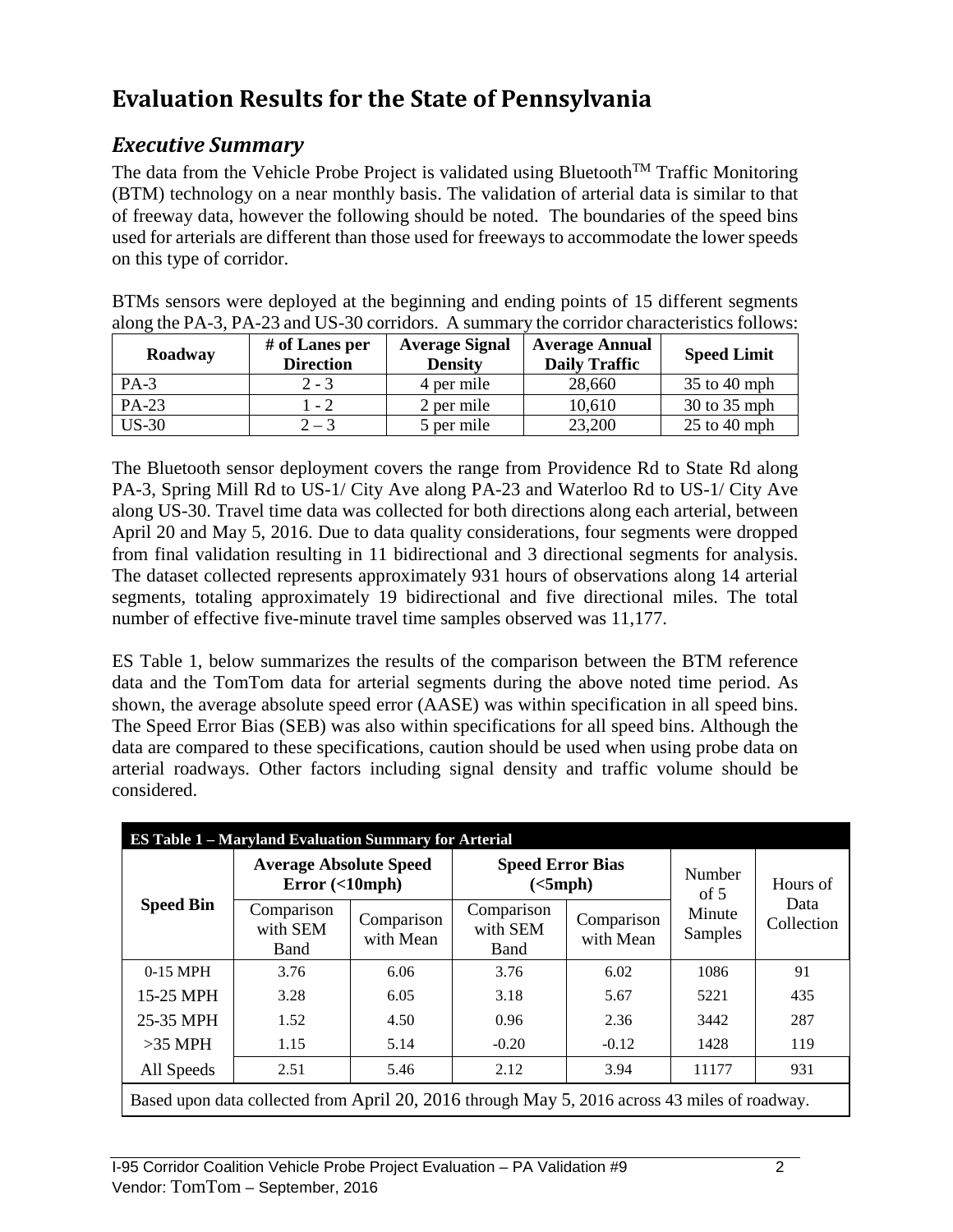# *Data Collection*

Travel time samples were collected along 14 arterial segments with the assistance of Pennsylvania Department of Transportation (PennDOT) personnel. Arterial segments studied were located on the PA-3 corridor from Providence Rd to State Rd, on PA-23 corridor from Spring Mill Rd to US-1/ City Ave and on US-30 corridor from Waterloo Rd to US-1/ City. Travel time data was collected for both directions along PA-3, PA-23 and US-30 corridors between April 20 and May 5, 2016. Segment locations were chosen with a highlikelihood of observing recurrent and non-recurrent congestion during peak and off-peak periods.

Figure 1, 2 and 3 present an overview snapshot of the placement of sensors for the collection of data on the PA-3, PA-23 and US-30 corridors in Pennsylvania, respectively. A summary the corridor characteristics for these roadways follows:

| Roadway | # of Lanes per<br><b>Direction</b> | <b>Average Signal</b><br><b>Density</b> | <b>Average Annual</b><br><b>Daily Traffic</b> | <b>Speed Limit</b> |
|---------|------------------------------------|-----------------------------------------|-----------------------------------------------|--------------------|
| $PA-3$  | $2 - 3$                            | 4 per mile                              | 28,660                                        | $35$ to 40 mph     |
| PA-23   | $1 - 2$                            | 2 per mile                              | 10,610                                        | 30 to 35 mph       |
| $US-30$ | $2 - 3$                            | 5 per mile                              | 23,200                                        | $25$ to 40 mph     |



**Figure 1** –– Locations of all segments selected on PA-3 for analysis in Pennsylvania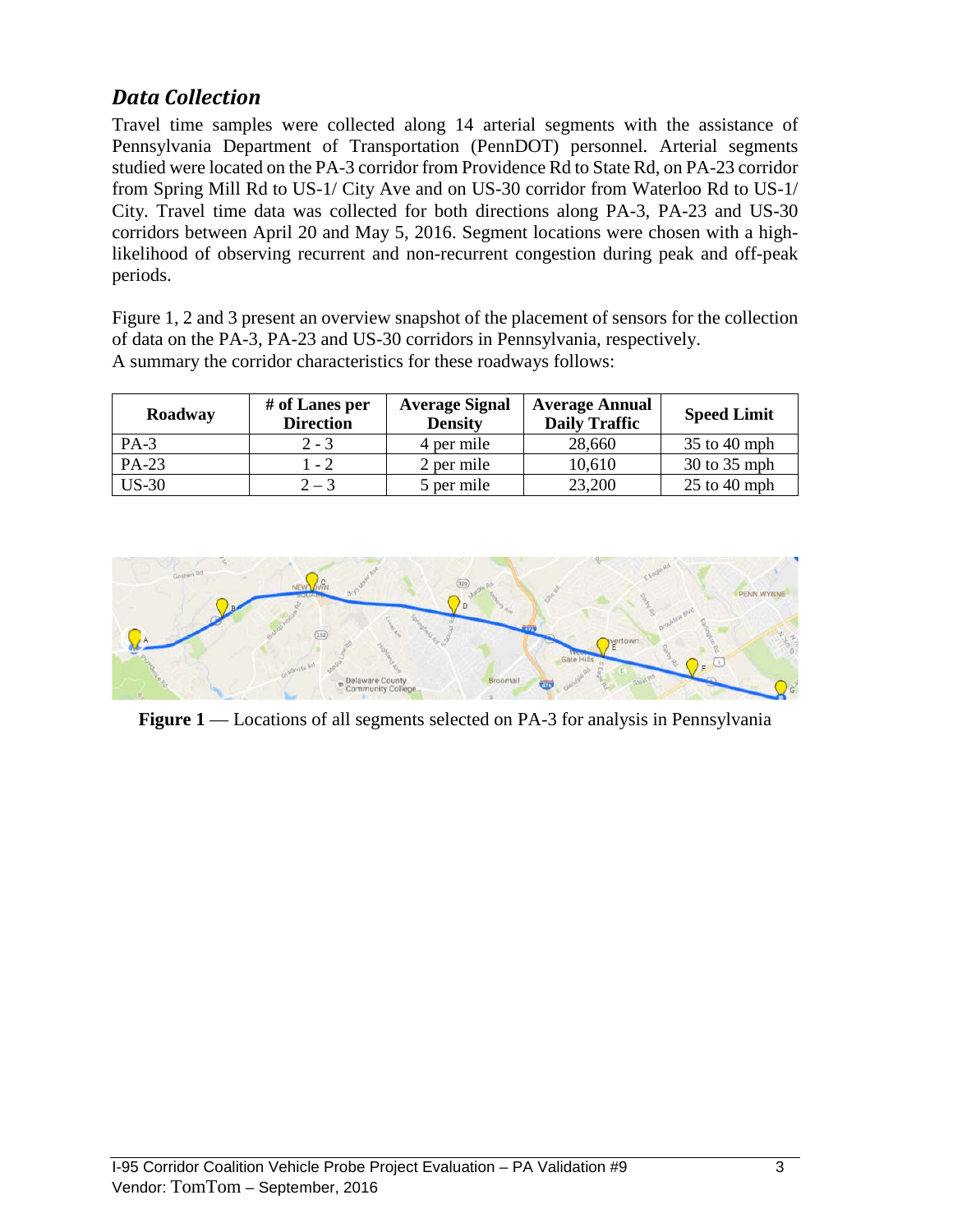

Figure 2 –– Locations of all segments selected on PA-23 for analysis in Pennsylvania



Figure 3 –– Locations of all segments selected on US-30 for analysis in Pennsylvania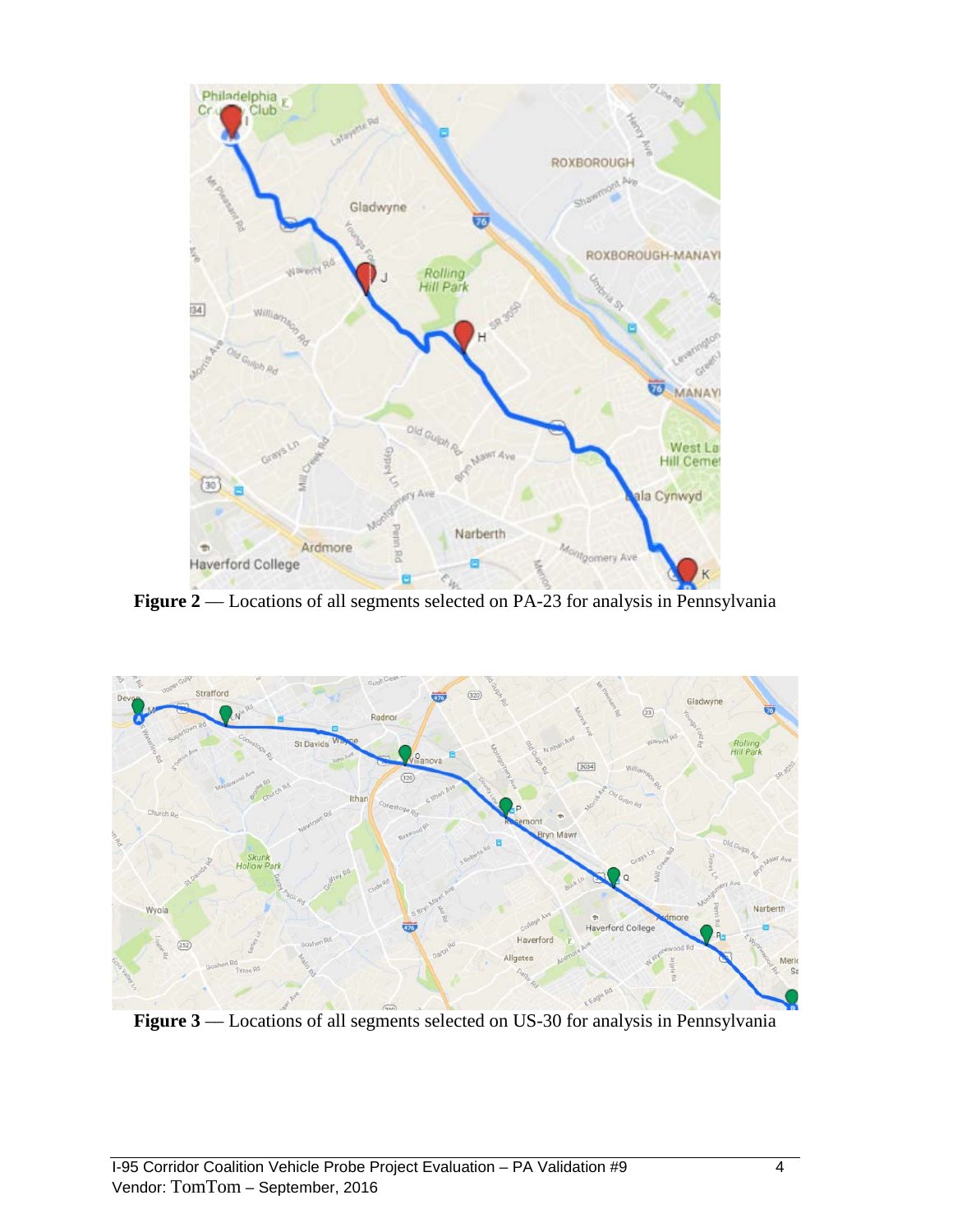Table 1 presents the data collection segments from Pennsylvania. As a whole, these segments cover a total length of 19 bidirectional and 5 directional miles. Data collection segments are comprised of one or more Traffic Message Channel (TMC) base segments, such that total length of the data collection segment is one mile long or greater for arterials. When appropriate, consecutive TMC segments are combined to form a data collection segment longer than one mile. The results of validation performed on the 11 bidirectional and 3 directional arterial segments are included in this report. Table 1 contains summary information on each data collection segment including the latitude/longitude coordinates of the locations at which the Bluetooth sensors were deployed along PA-3, PA-23 and US-30 in Pennsylvania as well as an active map link to view the data collection segment in detail. Click on the map link to see a detailed map for the respective data collection segment. It should be noted that the configuration of the test segments is often such that the endpoint of one segment coincides with the start point of the next segment, so that one Bluetooth sensor covers both data collection segments.

Table 1 also provides data on the precise length of the TMCs comprising the test segment as compared to the measured length between Bluetooth<sup>TM</sup> Traffic Monitoring (BTM) sensors placed on the roadway. An algorithm was developed and documented in a separate report<sup>[1](#page-5-0)</sup> as part of the initial VPP project and is being used for the validation of all vendors in VPPII. Details of the algorithm used to estimate equivalent path travel times based on TomTom data feeds for individual data collection segments are provided in this separate report. This algorithm finds an equivalent TomTom travel time (and therefore travel speed) corresponding to each sample BTM travel time observation on the test segment of interest.

<span id="page-5-0"></span> $<sup>1</sup>$  Ali Haghani, Masoud Hamedi, Kaveh Farokhi Sadabadi, Estimation of Travel Times for Multiple TMC</sup> Segments, prepared for I-95 Corridor Coalition, February 2010 [\(link\)](http://www.i95coalition.org/wp-content/uploads/2015/02/I-95-CC-Estimation-of-Travel-Times-for-Multiple-TMC-Segments-FINAL2.pdf)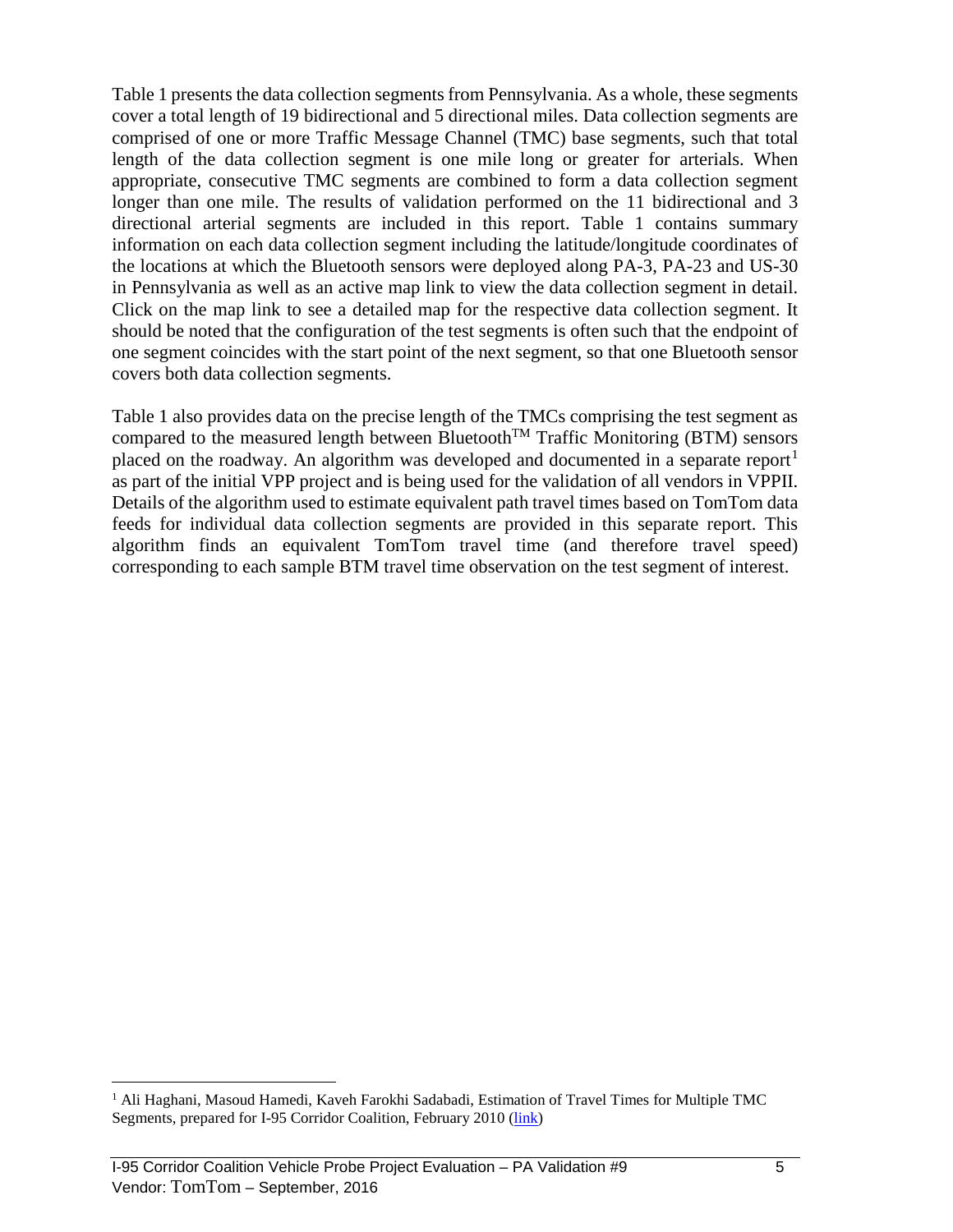| <b>SEGMENT</b>  |           |              | <b>DESCRIPTION</b>          | <b>TMC CODES</b> |                |         | Deployment    |           |  |
|-----------------|-----------|--------------|-----------------------------|------------------|----------------|---------|---------------|-----------|--|
| (Map Link)      | Highway   | State        | Starting at                 | <b>Begin</b>     | Number         |         | Begin Lat/Lon | Length    |  |
|                 | Direction | County       | Ending at                   | End              | Length         |         | End Lat/Lon   | % Diff    |  |
| <b>Arterial</b> |           |              |                             |                  |                |         |               |           |  |
| A <sub>1</sub>  | $PA-3$    | Pennsylvania | Providence Rd               | 103P15516        | $\mathbf{1}$   | 39.9746 | $-75.4502$    | 1.42      |  |
| PA09-0001       | Eastbound | Delaware     | Alice Grim Blvd/Campus Blvd | 103P15516        | 2.52           | 39.9811 | $-75.4251$    | $-43.64%$ |  |
| $\mathbf{A2}$   | $PA-3$    | Pennsylvania | Alice Grim Blvd/Campus Blvd | 103P15516        | 2              | 39.9811 | $-75.4251$    | 1.37      |  |
| PA09-0002       | Eastbound | Delaware     | PA-252/N Newtown Street Rd  | 103P05401        | 2.77           | 39.9867 | $-75.4008$    | $-50.62%$ |  |
| A3              | $PA-3$    | Pennsylvania | PA-252/N Newtown Street Rd  | 103P16968        | $\mathfrak{Z}$ | 39.9867 | $-75.4008$    | 2.17      |  |
| PA09-0003       | Eastbound | Delaware     | PA-320/N Sproul Rd          | 103P05403        | 2.14           | 39.9818 | $-75.3611$    | 1.62%     |  |
| A4              | $PA-3$    | Pennsylvania | PA-320/N Sproul Rd          | 103P05404        | 2              | 39.9818 | $-75.3611$    | 2.28      |  |
| PA09-0004       | Eastbound | Delaware     | Eagle Rd                    | 103P05405        | 2.29           | 39.9730 | $-75.3196$    | $-0.3%$   |  |
| A <sub>5</sub>  | $PA-3$    | Pennsylvania | Eagle Rd                    | 103P05406        | $\mathbf{1}$   | 39.9730 | $-75.3196$    | 1.36      |  |
| PA09-0005       | Eastbound | Delaware     | US-1/E Township Line Rd     | 103P05406        | 1.36           | 39.9685 | $-75.2946$    | $-0.25%$  |  |
| A6              | $PA-3$    | Pennsylvania | US-1/E Township Line Rd     | 103P06964        | $\mathbf{1}$   | 39.9685 | $-75.2946$    | 1.33      |  |
| PA09-0006       | Eastbound | Delaware     | State Rd                    | 103P06964        | 1.33           | 39.9640 | $-75.2701$    | 0.21%     |  |
| $\rm A7$        | $PA-3$    | Pennsylvania | N State Rd                  | 103n05406        | $\mathbf{1}$   | 39.9640 | $-75.2701$    | 1.33      |  |
| PA09-0007       | Westbound | Delaware     | US-1/E Township Line Rd     | 103n05406        | 1.32           | 39.9686 | $-75.2943$    | 0.76%     |  |
| $\rm A8$        | $PA-3$    | Pennsylvania | US-1/E Township Line Rd     | 103n05406        | 2              | 39.9686 | $-75.2943$    | 1.36      |  |
| PA09-0008       | Westbound | Delaware     | Eagle Rd                    | 103n05405        | 1.38           | 39.9731 | $-75.3196$    | $-1.25%$  |  |
| A <sub>9</sub>  | $PA-3$    | Pennsylvania | Eagle Rd                    | 103n05404        | 2              | 39.9731 | $-75.3196$    | 2.28      |  |
| PA09-0009       | Westbound | Delaware     | PA-320/N Sproul Rd          | 103n05404        | 2.29           | 39.9819 | $-75.3611$    | $-0.30%$  |  |
| A10             | $PA-3$    | Pennsylvania | PA-320/N Sproul Rd          | 103n05403        | $\overline{4}$ | 39.9819 | $-75.3611$    | 2.18      |  |
| PA09-0010       | Westbound | Delaware     | PA-252/N Newtown Street Rd  | 103n05401        | 2.16           | 39.9868 | $-75.4012$    | 0.89%     |  |

**Table 1 Segments selected for validation in Pennsylvania**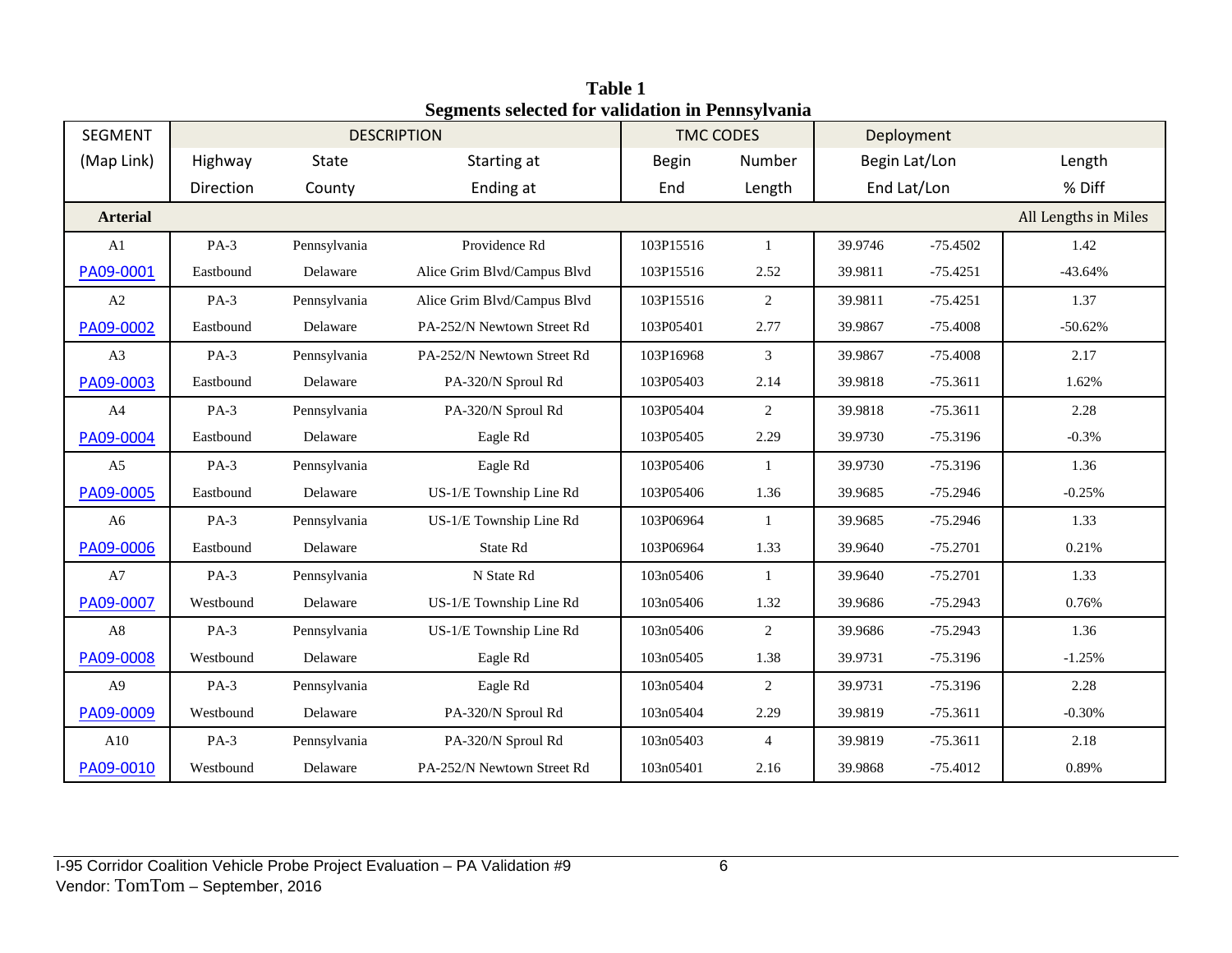| <b>SEGMENT</b>  |              |              | редисию эсксесси тог танаанон нг геннэттанна<br><b>DESCRIPTION</b> | <b>TMC CODES</b> |                | Deployment |               |           |
|-----------------|--------------|--------------|--------------------------------------------------------------------|------------------|----------------|------------|---------------|-----------|
| (Map Link)      | Highway      | State        | Starting at                                                        | Begin            | Number         |            | Begin Lat/Lon | Length    |
|                 | Direction    | County       | Ending at                                                          | End              | Length         |            | End Lat/Lon   | % Diff    |
| <b>Arterial</b> |              |              | All Lengths in Miles                                               |                  |                |            |               |           |
| A11             | $PA-3$       | Pennsylvania | PA-252/N Newtown Street Rd                                         | 103n15516        | $\overline{2}$ | 39.9868    | $-75.4012$    | 1.37      |
| PA09-0011       | Westbound    | Delaware     | Alice Grim Blvd/Campus Blvd                                        | 103n06963        | 2.79           | 39.9811    | $-75.4251$    | $-50.94%$ |
| A12             | $PA-3$       | Pennsylvania | Alice Grim Blvd/Campus Blvd                                        | 103n06963        | $\mathbf{1}$   | 39.9811    | $-75.4251$    | 1.42      |
| PA09-0012       | Westbound    | Delaware     | Providence Rd                                                      | 103n06963        | 2.53           | 39.9747    | $-75.4503$    | $-43.77%$ |
| A13             | PA-23        | Pennsylvania | Spring Mill Rd                                                     | 103n04846        | $\mathbf{1}$   | 40.0581    | $-75.3011$    | 1.96      |
| PA09-0013       | Eastbound    | Montgomery   | Youngsford Rd                                                      | 103n04846        | 1.96           | 40.0391    | $-75.2793$    | 0.13%     |
| A14             | PA-23        | Pennsylvania | Youngsford Rd                                                      | 103n04845        | $\overline{2}$ | 40.0391    | $-75.2793$    | 1.29      |
| PA09-0014       | Eastbound    | Montgomery   | Hollow Rd                                                          | 103n04844        | 1.31           | 40.031     | $-75.2631$    | $-1.35%$  |
| A15             | PA-23        | Pennsylvania | Hollow Rd                                                          | 103n04843        | $\overline{4}$ | 40.031     | $-75.2631$    | 3.12      |
| PA09-0015       | Eastbound    | Montgomery   | US-1/City Ave                                                      | 103n04840        | 3.12           | 40.0013    | $-75.2264$    | 0.09%     |
| A16             | PA-23        | Pennsylvania | US-1/City Ave                                                      | 103P04841        | $\overline{4}$ | 40.0013    | $-75.2264$    | 3.12      |
| PA09-0016       | Westbound    | Montgomery   | Hollow Rd                                                          | 103P04844        | 3.12           | 40.031     | $-75.2631$    | 0.09%     |
| A17             | PA-23        | Pennsylvania | Hollow Rd                                                          | 103P04845        | $\overline{2}$ | 40.031     | $-75.2631$    | 1.29      |
| PA09-0017       | Westbound    | Montgomery   | Youngsford Rd                                                      | 103P04846        | 1.31           | 40.0391    | $-75.2793$    | $-1.35%$  |
| A18             | PA-23        | Pennsylvania | Youngsford Rd                                                      | 103P04847        | $\mathbf{1}$   | 40.0391    | $-75.2793$    | 1.96      |
| PA09-0018       | Westbound    | Montgomery   | Spring Mill Rd                                                     | 103P04847        | 1.96           | 40.0581    | $-75.3011$    | 0.13%     |
| A19             | <b>US-30</b> | Pennsylvania | Waterloo Rd                                                        | 103n05517        | $\mathbf{1}$   | 40.0458    | $-75.4234$    | 1.27      |
| PA09-0019       | Eastbound    | Chester      | Conestoga Rd                                                       | 103n05517        | 1.29           | 40.0444    | $-75.4008$    | $-1.64%$  |
| A20             | <b>US-30</b> | Pennsylvania | Conestoga Rd                                                       | 103n16952        | $\overline{2}$ | 40.0444    | $-75.4008$    | 2.53      |
| PA09-0020       | Eastbound    | Delaware     | $I-476$                                                            | 103n05518        | 2.57           | 40.0373    | $-75.3556$    | $-1.69%$  |

**Table 1 (Cont'd) Segments selected for validation in Pennsylvania**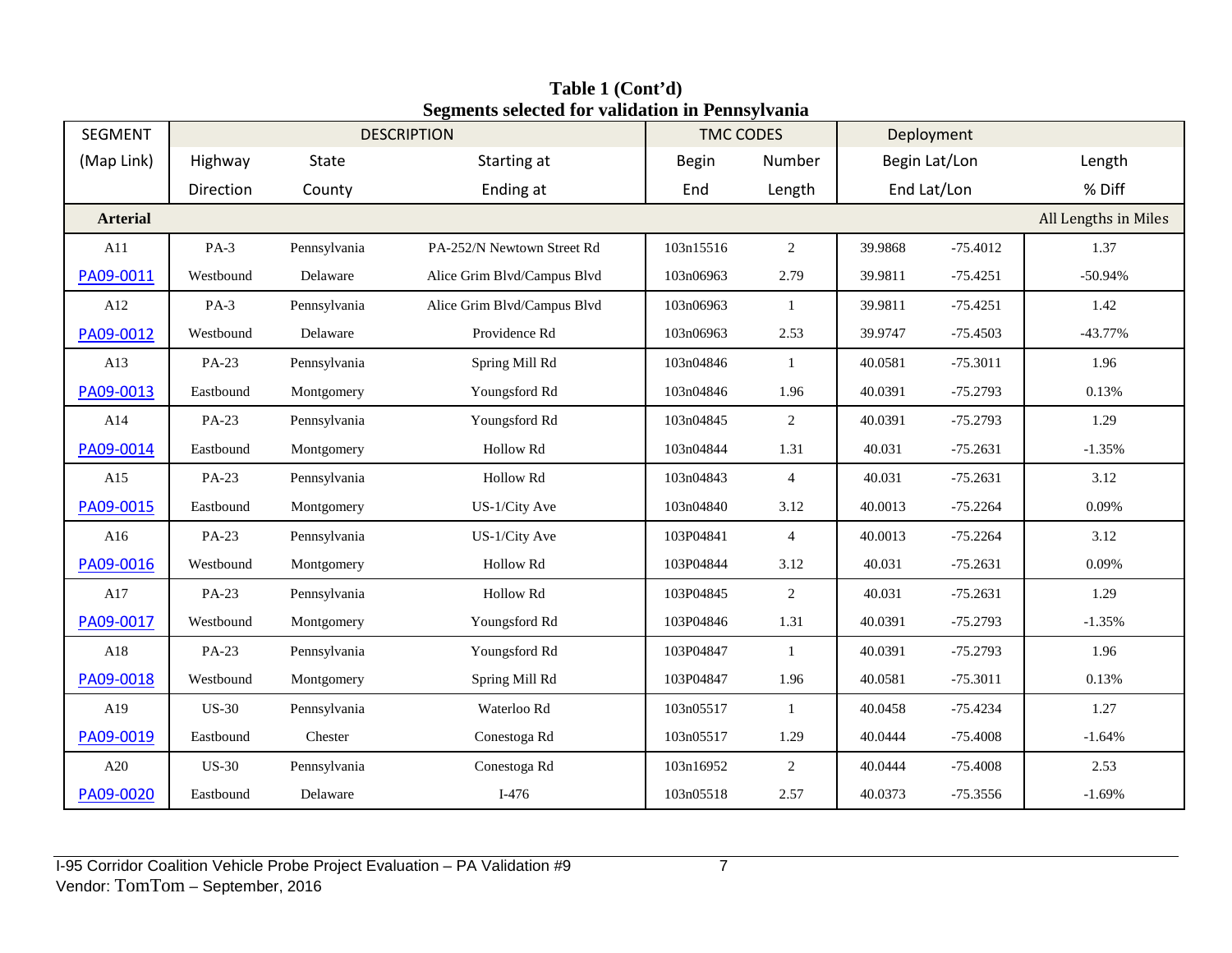| <b>SEGMENT</b>  |              | <b>DESCRIPTION</b> |                | <b>TMC CODES</b> |                |         | Deployment    |                      |
|-----------------|--------------|--------------------|----------------|------------------|----------------|---------|---------------|----------------------|
| (Map Link)      | Highway      | State              | Starting at    | <b>Begin</b>     | Number         |         | Begin Lat/Lon | Length               |
|                 | Direction    | County             | Ending at      | End              | Length         |         | End Lat/Lon   | % Diff               |
| <b>Arterial</b> |              |                    |                |                  |                |         |               | All Lengths in Miles |
| A21             | <b>US-30</b> | Pennsylvania       | $I-476$        | 103n05518        | $\overline{2}$ | 40.0373 | $-75.3556$    | 1.69                 |
| PA09-0021       | Eastbound    | Delaware           | County Line Rd | 103n07015        | 3.70           | 40.0262 | $-75.3283$    | $-54.35%$            |
| A22             | <b>US-30</b> | Pennsylvania       | County Line Rd | 103n07015        | $\mathbf{1}$   | 40.0262 | $-75.3283$    | 1.74                 |
| PA09-0022       | Eastbound    | Delaware           | Railroad Ave   | 103n07015        | 3.34           | 40.0126 | $-75.3005$    | $-47.91%$            |
| A23             | <b>US-30</b> | Pennsylvania       | Railroad Ave   | 103n16795        | $\mathfrak{Z}$ | 40.0126 | $-75.3005$    | 1.49                 |
| PA09-0023       | Eastbound    | Montgomery         | Wynnewood Rd   | 103n05519        | 1.51           | 40.0012 | $-75.2762$    | $-1.10%$             |
| A24             | <b>US-30</b> | Pennsylvania       | Wynnewood Rd   | 103n05520        | $\mathbf{1}$   | 40.0012 | $-75.2762$    | 1.54                 |
| PA09-0024       | Eastbound    | Montgomery         | US-1/City Ave  | 103n05520        | 1.51           | 39.9883 | $-75.2540$    | 1.75%                |
| A25             | <b>US-30</b> | Pennsylvania       | US-1/City Ave  | 103P05519        | $\mathbf{1}$   | 39.9883 | $-75.2540$    | 1.54                 |
| PA09-0025       | Westbound    | Montgomery         | Wynnewood Rd   | 103P05519        | 1.51           | 40.0012 | $-75.2762$    | 1.75%                |
| A26             | <b>US-30</b> | Pennsylvania       | Wynnewood Rd   | 103P16794        | 3              | 40.0012 | $-75.2762$    | 1.49                 |
| PA09-0026       | Westbound    | Montgomery         | Railroad Ave   | 103P07015        | 1.51           | 40.0126 | $-75.3005$    | $-1.10%$             |
| A27             | <b>US-30</b> | Pennsylvania       | Railroad Ave   | 103p05518        | $\mathbf{1}$   | 40.0126 | $-75.3005$    | 1.74                 |
| PA09-0027       | Westbound    | Delaware           | County Line Rd | 103p05518        | 3.30           | 40.0262 | $-75.3283$    | $-47.33%$            |
| A28             | $US-30$      | Pennsylvania       | County Line Rd | 103P05518        | -1             | 40.0262 | $-75.3283$    | 1.69                 |
| PA09-0028       | Westbound    | Delaware           | $I-476$        | 103P05518        | 3.64           | 40.0373 | $-75.3556$    | $-53.35%$            |
| A29             | $US-30$      | Pennsylvania       | $I-476$        | 103P05518        | 3              | 40.0373 | $-75.3556$    | 2.53                 |
| PA09-0029       | Westbound    | Delaware           | Conestoga Rd   | 103P05517        | 2.61           | 40.0444 | $-75.4008$    | $-2.95%$             |
| A30             | <b>US-30</b> | Pennsylvania       | Conestoga Rd   | 103P05516        | -1             | 40.0444 | $-75.4008$    | 1.26                 |
| PA09-0030       | Westbound    | Chester            | Waterloo Rd    | 103P05516        | 1.29           | 40.0458 | $-75.4234$    | $-2.41%$             |

**Table 1 (Cont'd) Segments selected for validation in Pennsylvania**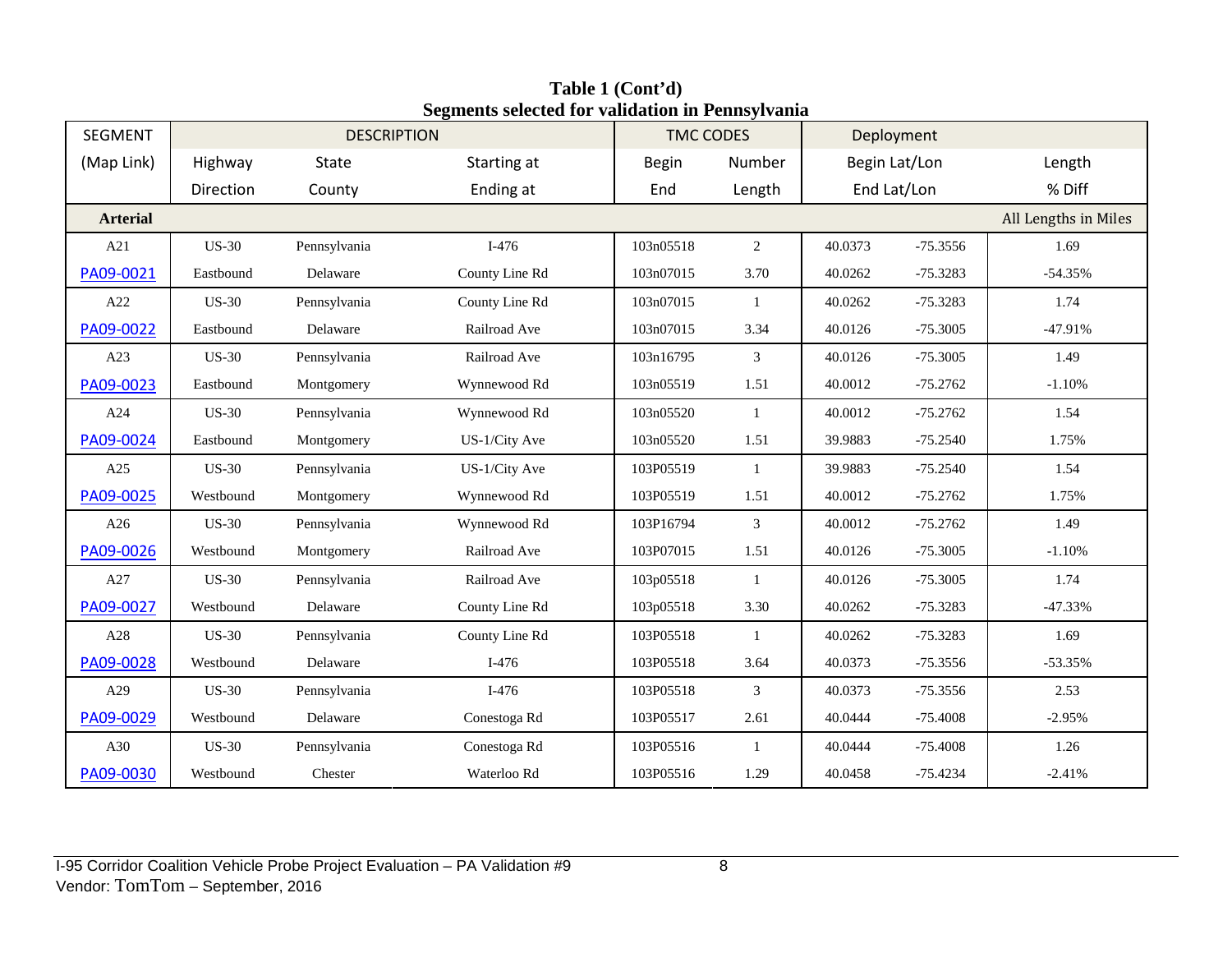# *Analysis of Arterial Results*

Table 2 summarizes the data quality measures obtained as a result of comparison between Bluetooth and all reported TomTom speeds. Specifications include the Average Absolute Speed Error (AASE) and the Speed Error Bias (SEB).

### Average Absolute Speed Error (AASE)

The AASE is defined as the mean absolute value of the difference between the mean speed reported from the VPP and the ground truth mean speed for a specified time period. The AASE is the primary accuracy metric. Based on the contract specifications, the speed data from the VPP shall have a maximum average absolute error of 10 miles per hour (MPH) in each of four speed ranges: 0-15 MPH, 15-25 MPH, 25-35 MPH, and > 35 MPH.

### Speed Error Bias (SEB)

The SEB is defined as the average speed error (not the absolute value) in each speed bin. SEB is a measure of whether the speed reported in the VPP consistently under or over estimates speed as compared to ground truth speed. Based on the contract specifications, the VPP data shall have a maximum SEB of  $+/-$  5 MPH in each of speed ranges as defined above.

The results are presented as compared against the mean of the ground truth data as well as the 95<sup>th</sup> percent confidence interval for the mean, referred to as the Standard Error of the Mean (SEM) band. The SEM band takes into account any uncertainty in the ground truth speed as measured by BTM equipment due to limited samples and/or data variance. Contract specifications are assessed against the SEM band. (See the *Vehicle Probe Project: Data Use and Application Guide* for additional details on the validation process.) The AASE in the lower two speed bins have proven to be the critical specification (and most difficult) to attain. As shown, the average absolute speed error (AASE) was within specification for all the speed bins. The Speed Error Bias (SEB) was also within specifications for all speed bins.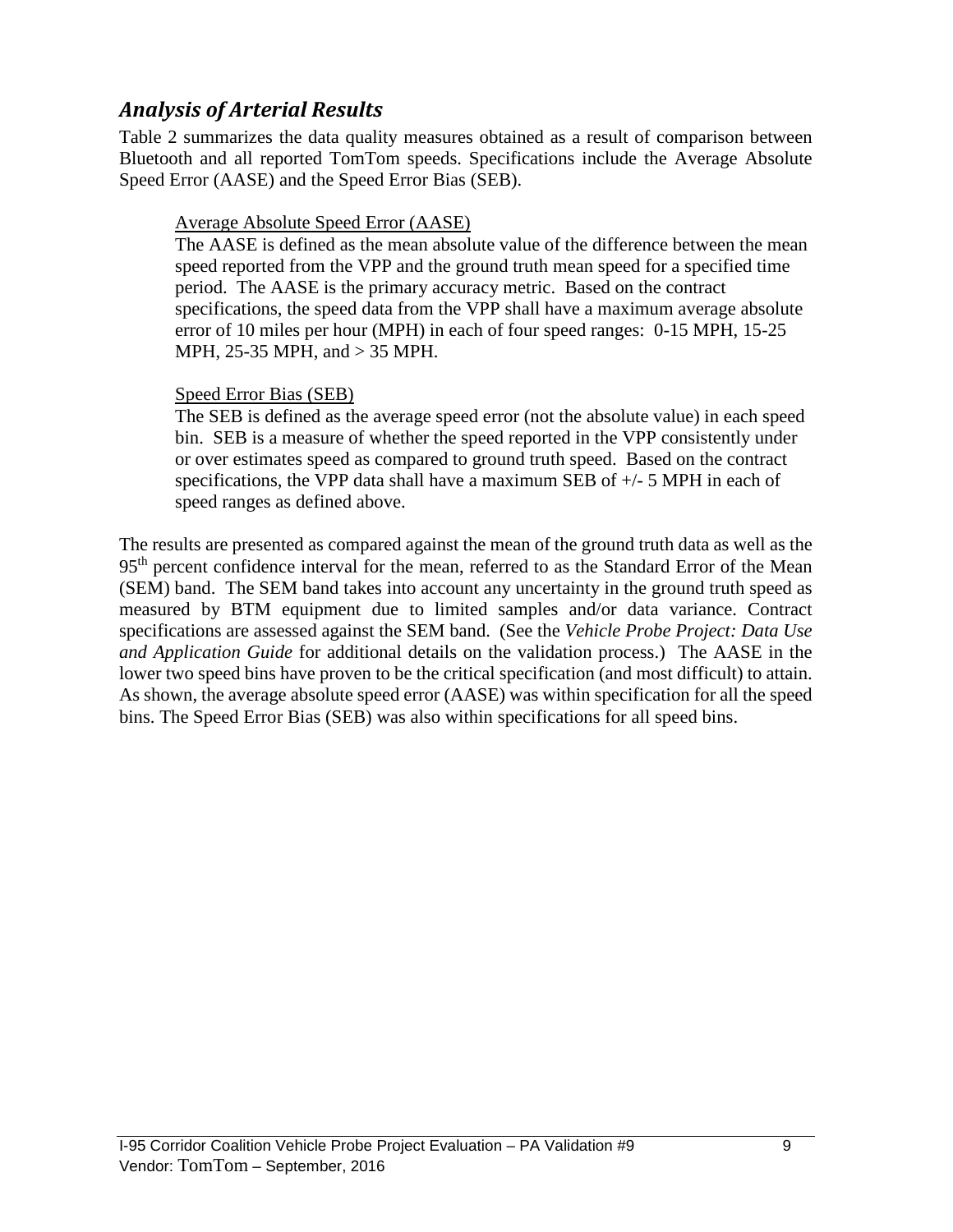|                            |                                 | <b>Data Quality Measures for</b> |             |                |                   |                  |  |
|----------------------------|---------------------------------|----------------------------------|-------------|----------------|-------------------|------------------|--|
| <b>SPEED</b><br><b>BIN</b> | 1.96 SEM Band                   |                                  |             | <b>Mean</b>    | No. of 5          |                  |  |
|                            | <b>SEB</b>                      | <b>AASE</b>                      |             |                | <b>Minute</b>     | Hours of<br>Data |  |
|                            | $10$ mph<br>5 mph<br><b>SEB</b> |                                  | <b>AASE</b> | <b>Samples</b> | <b>Collection</b> |                  |  |
|                            | (contract)                      |                                  |             |                |                   |                  |  |
|                            | specifications)                 |                                  |             |                |                   |                  |  |
| $0-15$                     | 3.76                            | 3.76                             | 6.02        | 6.06           | 1086              | 91               |  |
| $15 - 25$                  | 3.18                            | 3.28                             | 5.67        | 6.05           | 5221              | 435              |  |
| $25 - 35$                  | 0.96                            | 1.52                             | 2.36        | 4.50           | 3442              | 287              |  |
| $35+$                      | $-0.20$                         | 1.15                             | $-0.12$     | 5.14           | 1428              | 119              |  |

**TABLE 2 Data quality measures for arterial segments in Pennsylvania.**

Table 3 shows the percentage of the time TomTom data falls within 5 mph of the SEM band and the mean for each speed bin for all arterial data segments in Pennsylvania.

| Table 3 Percent observations meeting data quality criteria for arterial |
|-------------------------------------------------------------------------|
| segments in Pennsylvania                                                |

|                            | <b>Data Quality Measures for</b>         |                                                                |                                    |                                              |                |  |  |  |  |
|----------------------------|------------------------------------------|----------------------------------------------------------------|------------------------------------|----------------------------------------------|----------------|--|--|--|--|
|                            | 1.96 SEM Band                            |                                                                | <b>Mean</b>                        |                                              |                |  |  |  |  |
| <b>SPEED</b><br><b>BIN</b> | Percentage<br>falling inside<br>the band | Percentage<br>falling<br>within 5<br>mph of the<br><b>band</b> | Percentage<br>equal to the<br>mean | Percentage<br>within 5<br>mph of the<br>mean | No. of<br>Obs. |  |  |  |  |
| $0-15$                     | 14%                                      | 73%                                                            | 0%                                 | 48%                                          | 1086           |  |  |  |  |
| $15 - 25$                  | 30%                                      | 72%                                                            | 0%                                 | 45%                                          | 5221           |  |  |  |  |
| $25 - 35$                  | 56%                                      | 90%                                                            | 0%                                 | 65%                                          | 3442           |  |  |  |  |
| $35+$                      | 69%                                      | 91%                                                            | 0%                                 | 55%                                          | 1428           |  |  |  |  |

Tables 4 and 5 present detailed data for individual TMC segments in Pennsylvania in a similar format as Tables 2 and 3, respectively. Note that for some segments and in some speed bins the comparison results may not be reliable due to small number of observations.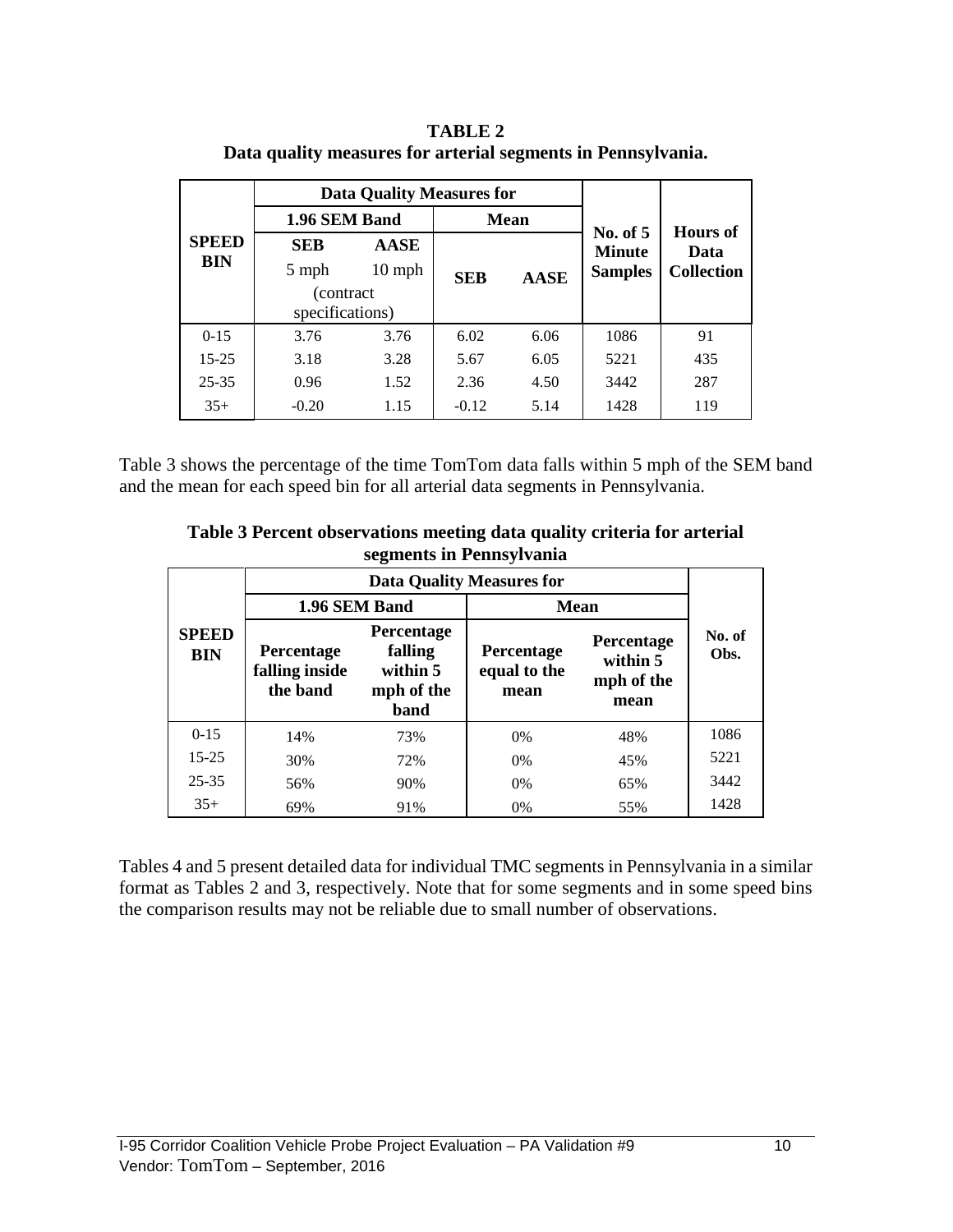| <b>Table 4</b>                                                                    |
|-----------------------------------------------------------------------------------|
| Data quality measures for individual arterial validation segments in the state of |
| Pennsylvania                                                                      |

|            |                   |                  |                  |                                   | <b>Data Quality Measures for</b>                 |                                   |                                               |                          |
|------------|-------------------|------------------|------------------|-----------------------------------|--------------------------------------------------|-----------------------------------|-----------------------------------------------|--------------------------|
|            | <b>Standard</b>   | <b>Bluetooth</b> |                  |                                   | 1.96 SEM Band                                    |                                   | Mean                                          |                          |
| <b>TMC</b> | <b>TMC</b> length | distance         | <b>SPEED BIN</b> | <b>Speed Error</b><br><b>Bias</b> | Average<br><b>Absolute Speed</b><br><b>Error</b> | <b>Speed</b><br><b>Error Bias</b> | <b>Average Absolute</b><br><b>Speed Error</b> | No. of Obs.              |
|            |                   |                  | $0 - 15$         | 4.0                               | 4.0                                              | 5.9                               | 5.9                                           | 53                       |
| PA09-0003  | 2.13              | 2.17             | $15 - 25$        | 6.4                               | 6.4                                              | 9.3                               | 9.3                                           | 245                      |
|            |                   |                  | 25-35            | 3.0                               | 3.0                                              | 6.3                               | 6.5                                           | 60                       |
|            |                   |                  | $35+$            | $-0.9$                            | 0.9                                              | $-1.6$                            | 2.5                                           | 12                       |
|            |                   |                  | $0 - 15$         | 5.2                               | 5.2                                              | 6.3                               | 6.3                                           | 46                       |
| PA09-0004  | 2.28              | 2.28             | 15-25            | 5.7                               | 5.7                                              | 8.3                               | 8.3                                           | 242                      |
|            |                   |                  | 25-35            | 2.7                               | 2.9                                              | 5.6                               | $6.0\,$                                       | 82                       |
|            |                   |                  | $35+$            | $-1.5$                            | 1.5                                              | $-4.0$                            | 4.0                                           | 6                        |
|            |                   |                  | $0 - 15$         | 4.3                               | 4.3                                              | 7.9                               | 7.9                                           | 25                       |
| PA09-0005  | 1.37              | 1.36             | $15 - 25$        | 1.3                               | 1.4                                              | 3.2                               | 3.6                                           | 599                      |
|            |                   |                  | $25 - 35$        | $-1.7$                            | 1.7                                              | $-5.6$                            | 5.6                                           | 117                      |
|            |                   |                  | $35+$            | $-7.3$                            | $7.3\,$                                          | $-18.0$                           | 18.0                                          | $\overline{9}$           |
|            |                   |                  | $0 - 15$         | 5.8                               | 5.8                                              | 8.2                               | 8.2                                           | 25                       |
| PA09-0006  | 1.33              | 1.33             | 15-25            | 4.8                               | 4.9                                              | 9.0                               | 9.2                                           | 261                      |
|            |                   |                  | 25-35            | 1.2                               | 1.4                                              | 4.1                               | 4.9                                           | 342                      |
|            |                   |                  | $35+$            | $-0.9$                            | 0.9                                              | $-3.8$                            | 3.8                                           | 14                       |
|            |                   |                  | $0 - 15$         | 6.6                               | 6.6                                              | 10.5                              | 10.5                                          | 42                       |
| PA09-0007  | 1.32              | 1.33             | $15 - 25$        | 3.0                               | 3.1                                              | 6.4                               | 6.7                                           | 420                      |
|            |                   |                  | $25 - 35$        | 0.0                               | 0.5                                              | 0.7                               | 2.9                                           | 239                      |
|            |                   |                  | $35+$            | $-3.1$                            | 3.1                                              | $-8.0$                            | 8.0                                           | 16                       |
|            |                   |                  | $0 - 15$         | 2.9                               | 2.9                                              | 4.5                               | 4.7                                           | 141                      |
| PA09-0008  | 1.38              | 1.36             | 15-25            | 4.2                               | 4.3                                              | 6.6                               | 6.9                                           | 620                      |
|            |                   |                  | 25-35            | 0.2                               | 1.2                                              | 0.8                               | 4.5                                           | 39                       |
|            |                   |                  | $35+$            | $\omega$                          | $\sim$                                           | $\blacksquare$                    | $\mathcal{L}$                                 | $\overline{\phantom{a}}$ |
|            |                   |                  | $0 - 15$         | 2.2                               | 2.2                                              | 3.8                               | 3.8                                           | 18                       |
| PA09-0009  | 2.29              | 2.28             | $15 - 25$        | 3.8                               | 3.8                                              | 6.8                               | 6.8                                           | 156                      |
|            |                   |                  | $25 - 35$        | 1.6                               | 1.6                                              | 4.0                               | 4.5                                           | 131                      |
|            |                   |                  | $35+$            | $-1.4$                            | 1.4                                              | -4.1                              | 4.3                                           | 31                       |
|            |                   |                  | $0 - 15$         | 3.9                               | 3.9                                              | 5.8                               | 5.8                                           | 35                       |
| PA09-0010  | 2.17              | 2.18             | $15-25$          | 5.7                               | 5.7                                              | 8.4                               | 8.4                                           | 214                      |
|            |                   |                  | $25 - 35$        | $3.0\,$                           | $3.0\,$                                          | $6.2\,$                           | 6.4                                           | 79                       |
|            |                   |                  | $35+$            | $-0.2$                            | $0.2\,$                                          | $-1.6$                            | $3.0\,$                                       | $12\,$                   |
|            |                   |                  | $0 - 15$         | 12.3                              | 12.3                                             | 17.8                              | 17.8                                          | $\mathfrak{Z}$           |
| PA09-0011  | 2.80              | 1.37             | $15 - 25$        | 8.4                               | 8.4                                              | 14.9                              | 14.9                                          | 62                       |
|            |                   |                  | $25 - 35$        | $4.4\,$                           | $4.4\,$                                          | 10.3                              | 10.3                                          | 312                      |
|            |                   |                  | $35+$            | 0.1                               | $0.5\,$                                          | $2.2\,$                           | $4.2\,$                                       | 228                      |
|            |                   |                  | $0 - 15$         | $\sim$                            | $\sim$                                           | $\sim$                            | $\sim$                                        | $\overline{\phantom{a}}$ |
| PA09-0012  | 2.80              | 1.42             | $15-25$          | $7.3\,$                           | $7.3$                                            | 10.0                              | 10.0                                          | 9                        |
|            |                   |                  | $25 - 35$        | 6.6                               | 6.6                                              | 11.7                              | 11.8                                          | 119                      |
|            |                   |                  | $35+$            | $0.2\,$                           | $1.0\,$                                          | $0.6\,$                           | $5.1\,$                                       | 996                      |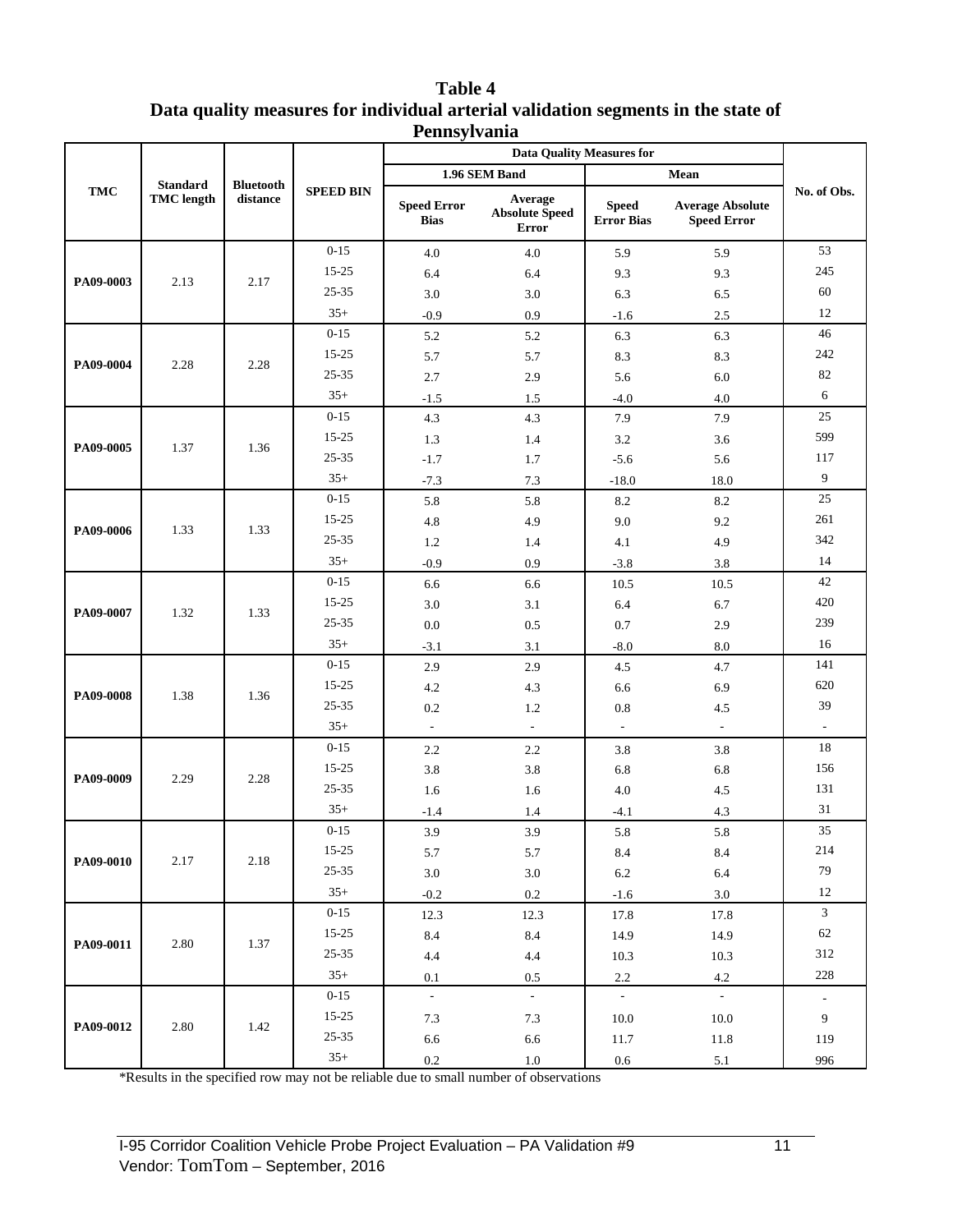#### **Table 4 (Cont'd) Data quality measures for individual arterial validation segments in the state of Pennsylvania**

|            |                                      |                              |                  | <b>Data Quality Measures for</b> |                                                     |                                   |                                                  |                     |
|------------|--------------------------------------|------------------------------|------------------|----------------------------------|-----------------------------------------------------|-----------------------------------|--------------------------------------------------|---------------------|
|            |                                      |                              |                  | 1.96 SEM Band                    |                                                     | Mean                              |                                                  |                     |
| <b>TMC</b> | <b>Standard</b><br><b>TMC</b> length | <b>Bluetooth</b><br>distance | <b>SPEED BIN</b> | <b>Speed Error Bias</b>          | Average<br><b>Absolute</b><br><b>Speed</b><br>Error | <b>Speed Error</b><br><b>Bias</b> | Average<br><b>Absolute</b><br><b>Speed Error</b> | No. of Obs.         |
|            |                                      |                              | $0 - 15$         | 0.9                              | 0.9                                                 | 1.4                               | 1.4                                              | $\boldsymbol{2}$    |
| PA09-0013  | 1.96                                 | 1.96                         | $15 - 25$        | 2.5                              | 2.7                                                 | 3.8                               | 4.2                                              | 53                  |
|            |                                      |                              | $25 - 35$        | $-0.1$                           | 0.6                                                 | $-0.1$                            | 2.1                                              | 199                 |
|            |                                      |                              | $35+$            | $-4.6$                           | 4.6                                                 | $-7.1$                            | 7.1                                              | 6                   |
|            |                                      |                              | $0 - 15$         | 1.7                              | 1.7                                                 | 2.1                               | 2.2                                              | 31                  |
| PA09-0014  | 1.31                                 | 1.31                         | 15-25            | 0.9                              | 1.2                                                 | 2.1                               | 3.2                                              | 104                 |
|            |                                      |                              | $25 - 35$        | $-0.7$                           | 0.7                                                 | $-2.1$                            | 2.5                                              | 152                 |
|            |                                      |                              | $35+$            | $-6.9$                           | 6.9                                                 | $-9.9$                            | 9.9                                              | $\mathbf{1}$        |
|            |                                      |                              | $0 - 15$         | 2.1                              | 2.1                                                 | 3.1                               | 3.1                                              | $\overline{4}$      |
| PA09-0017  | 1.31                                 | 1.31                         | 15-25            | 1.7                              | 1.7                                                 | 3.0                               | 3.7                                              | 37                  |
|            |                                      |                              | 25-35            | $-0.7$                           | 0.8                                                 | $-1.8$                            | 2.5                                              | 186                 |
|            |                                      |                              | $35+$            | $-4.9$                           | 4.9                                                 | $-7.7$                            | $7.7\,$                                          | 5                   |
|            |                                      |                              | $0 - 15$         | 0.4                              | 0.4                                                 | 1.2                               | 1.2                                              | $\mathbf{1}$        |
| PA09-0018  | 1.96                                 | 1.96                         | 15-25            | 1.8                              | 2.1                                                 | 4.7                               | 5.1                                              | $26\,$              |
|            |                                      |                              | 25-35            | 0.2                              | 0.5                                                 | 0.7                               | 2.2                                              | 209                 |
|            |                                      |                              | $35+$            | $-4.9$                           | 4.9                                                 | $-6.6$                            | 6.6                                              | $\overline{c}$      |
|            |                                      |                              | $0 - 15$         | 5.1                              | 5.1                                                 | 8.5                               | 8.5                                              | 68                  |
|            |                                      |                              | $15 - 25$        | 3.1                              | 3.2                                                 | 5.7                               | 6.1                                              | 249                 |
| PA09-0019  | 1.29                                 | 1.27                         | 25-35            | 1.1                              | 1.2                                                 | 3.9                               | 4.4                                              | 28                  |
|            |                                      |                              | $35+$            | $\mathbb{L}$                     | $\overline{\phantom{a}}$                            | $\overline{\phantom{a}}$          | $\blacksquare$                                   | $\sim$              |
|            |                                      |                              | $0 - 15$         | 5.4                              | 5.4                                                 | 8.2                               | 8.2                                              | 40                  |
|            | 2.58                                 |                              | 15-25            | 5.1                              | 5.2                                                 | 7.6                               | 7.7                                              | 110                 |
| PA09-0020  |                                      | 2.53                         | 25-35            | 0.0                              | 0.8                                                 | 0.7                               | 3.1                                              | 11                  |
|            |                                      |                              | $35+$            | $\overline{\phantom{a}}$         | $\overline{\phantom{a}}$                            | $\overline{\phantom{a}}$          | $\overline{\phantom{a}}$                         | $\bar{\phantom{a}}$ |
|            |                                      |                              | $0 - 15$         | 3.2                              | 3.2                                                 | 4.9                               | 4.9                                              | 162                 |
|            |                                      |                              | 15-25            | 1.3                              | 1.6                                                 | 2.8                               | 3.7                                              | 401                 |
| PA09-0021  | 3.35                                 | 1.69                         | $25 - 35$        | $-1.0$                           | 1.0                                                 | $-3.8$                            | 3.8                                              | 103                 |
|            |                                      |                              | $35+$            | $-6.9$                           | 6.9                                                 | $-12.1$                           | 12.1                                             | 9                   |
|            |                                      |                              | $0 - 15$         | 2.8                              | $2.8\,$                                             | 6.6                               | 6.6                                              | 38                  |
|            |                                      |                              | $15 - 25$        | $1.2\,$                          | 1.8                                                 | 2.3                               | 3.9                                              | 126                 |
| PA09-0022  | 3.35                                 | 1.74                         | $25 - 35$        | $-0.3$                           | 0.3                                                 | $-3.5$                            | $3.5\,$                                          | $\,8\,$             |
|            |                                      |                              | $35+$            | $\sim$                           | $\sim$                                              | $\sim$                            | $\sim$                                           | $\sim$              |
|            |                                      |                              | $0 - 15$         | $2.2\,$                          | $2.2\,$                                             | 4.7                               | 4.7                                              | 5                   |
|            |                                      |                              | $15 - 25$        | $2.9\,$                          | $3.0\,$                                             | 5.4                               | 5.9                                              | 191                 |
| PA09-0024  | 1.52                                 | 1.54                         | $25 - 35$        | 0.4                              | $\rm 0.8$                                           | $1.8\,$                           | 3.4                                              | 409                 |
|            |                                      |                              | $35+$            | $-2.0$                           | $2.0\,$                                             | $-6.6$                            | 6.6                                              | $28\,$              |
|            |                                      |                              | $0 - 15$         | $\sim$                           | $\sim$                                              | $\sim$                            | $\sim$                                           | $\sim$              |
|            |                                      |                              | $15 - 25$        | 4.4                              | 4.4                                                 | 8.4                               | 8.4                                              | 86                  |
| PA09-0025  | 1.52                                 | 1.54                         | $25 - 35$        | 0.5                              | $0.6\,$                                             | 2.2                               | $3.0\,$                                          | 483                 |
|            |                                      |                              | $35+$            | $-1.5$                           | $1.5\,$                                             | $-5.5$                            | $5.5\,$                                          | $46\,$              |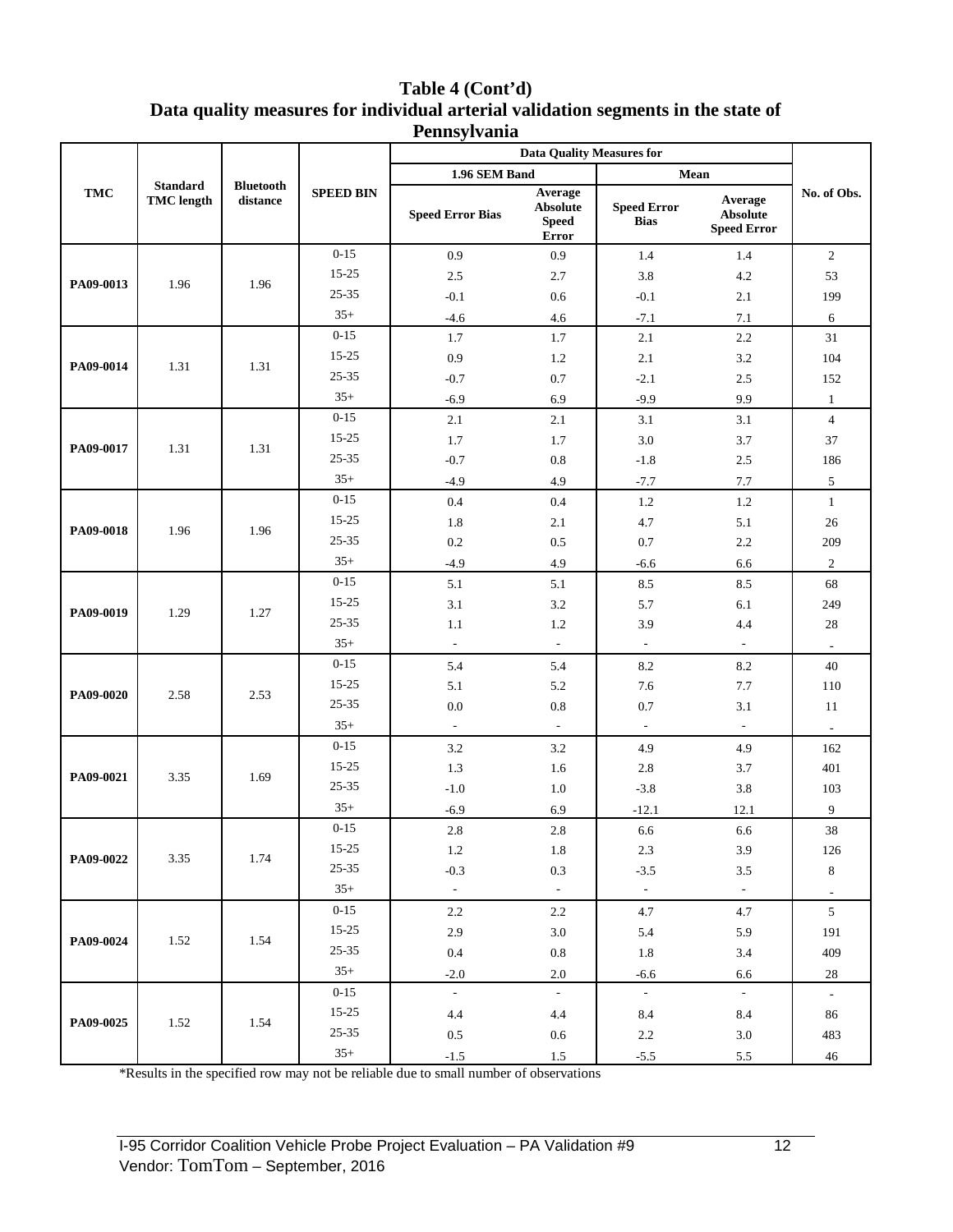| Table 4 (Cont'd)                                                                  |
|-----------------------------------------------------------------------------------|
| Data quality measures for individual arterial validation segments in the state of |
| Pennsylvania                                                                      |

|            |                                      |                              |                  | <b>Data Quality Measures for</b> |                                                            |                                   |                                                  |                          |
|------------|--------------------------------------|------------------------------|------------------|----------------------------------|------------------------------------------------------------|-----------------------------------|--------------------------------------------------|--------------------------|
| <b>TMC</b> |                                      |                              |                  | 1.96 SEM Band                    |                                                            | Mean                              |                                                  |                          |
|            | <b>Standard</b><br><b>TMC</b> length | <b>Bluetooth</b><br>distance | <b>SPEED BIN</b> | <b>Speed Error Bias</b>          | Average<br><b>Absolute</b><br><b>Speed</b><br><b>Error</b> | <b>Speed Error</b><br><b>Bias</b> | Average<br><b>Absolute</b><br><b>Speed Error</b> | No. of Obs.              |
|            |                                      |                              | $0 - 15$         | 3.8                              | 3.8                                                        | 6.6                               | 6.6                                              | 93                       |
| PA09-0026  | 1.51                                 | 1.49                         | $15 - 25$        | 1.5                              | 1.5                                                        | 3.7                               | 3.9                                              | 86                       |
|            |                                      |                              | $25 - 35$        | $-0.8$                           | 0.8                                                        | $-3.6$                            | 3.6                                              | 6                        |
|            |                                      |                              | $35+$            | $\overline{\phantom{a}}$         | $\sim$                                                     | $\overline{\phantom{a}}$          | $\sim$                                           | $\overline{\phantom{a}}$ |
|            |                                      |                              | $0 - 15$         | 1.7                              | 1.7                                                        | 5.0                               | 5.4                                              | 13                       |
| PA09-0027  | 3.28                                 | 1.74                         | $15 - 25$        | 0.6                              | 1.3                                                        | 1.6                               | 3.4                                              | 163                      |
|            |                                      |                              | $25 - 35$        | $-1.8$                           | 1.8                                                        | $-4.2$                            | 4.2                                              | 20                       |
|            |                                      |                              | $35+$            | $-12.9$                          | 12.9                                                       | $-15.3$                           | 15.3                                             | $\overline{2}$           |
|            | 3.28                                 |                              | $0 - 15$         | 3.0                              | 3.0                                                        | 5.0                               | 5.1                                              | 209                      |
| PA09-0028  |                                      | 1.69                         | $15 - 25$        | 1.6                              | 1.7                                                        | 3.7                               | 4.1                                              | 400                      |
|            |                                      |                              | $25 - 35$        | $-0.8$                           | 0.8                                                        | $-4.0$                            | 4.0                                              | 51                       |
|            |                                      |                              |                  | $35+$                            | $-11.9$                                                    | 11.9                              | $-16.4$                                          | 16.4                     |
|            |                                      |                              | $0 - 15$         | 7.4                              | 7.4                                                        | 11.1                              | 11.1                                             | $\tau$                   |
| PA09-0029  | 2.64                                 | 2.53                         | $15 - 25$        | 3.0                              | 3.0                                                        | 6.2                               | 6.2                                              | 59                       |
|            |                                      |                              | $25 - 35$        | 0.0                              | 0.0                                                        | 2.3                               | 2.3                                              | $\overline{4}$           |
|            |                                      |                              | $35+$            | $-10.4$                          | 10.4                                                       | $-15.6$                           | 15.6                                             | $\mathbf{1}$             |
|            |                                      |                              | $0 - 15$         | 6.1                              | 6.1                                                        | 10.7                              | 10.7                                             | 25                       |
| PA09-0030  | 1.29                                 | 1.26                         | $15 - 25$        | 3.4                              | 3.4                                                        | 6.2                               | 6.4                                              | 302                      |
|            |                                      |                              | $25 - 35$        | 0.4                              | 0.7                                                        | 1.1                               | 4.0                                              | 53                       |
|            |                                      |                              |                  |                                  | $35+$                                                      | $-1.2$                            | 1.2                                              | $-4.1$                   |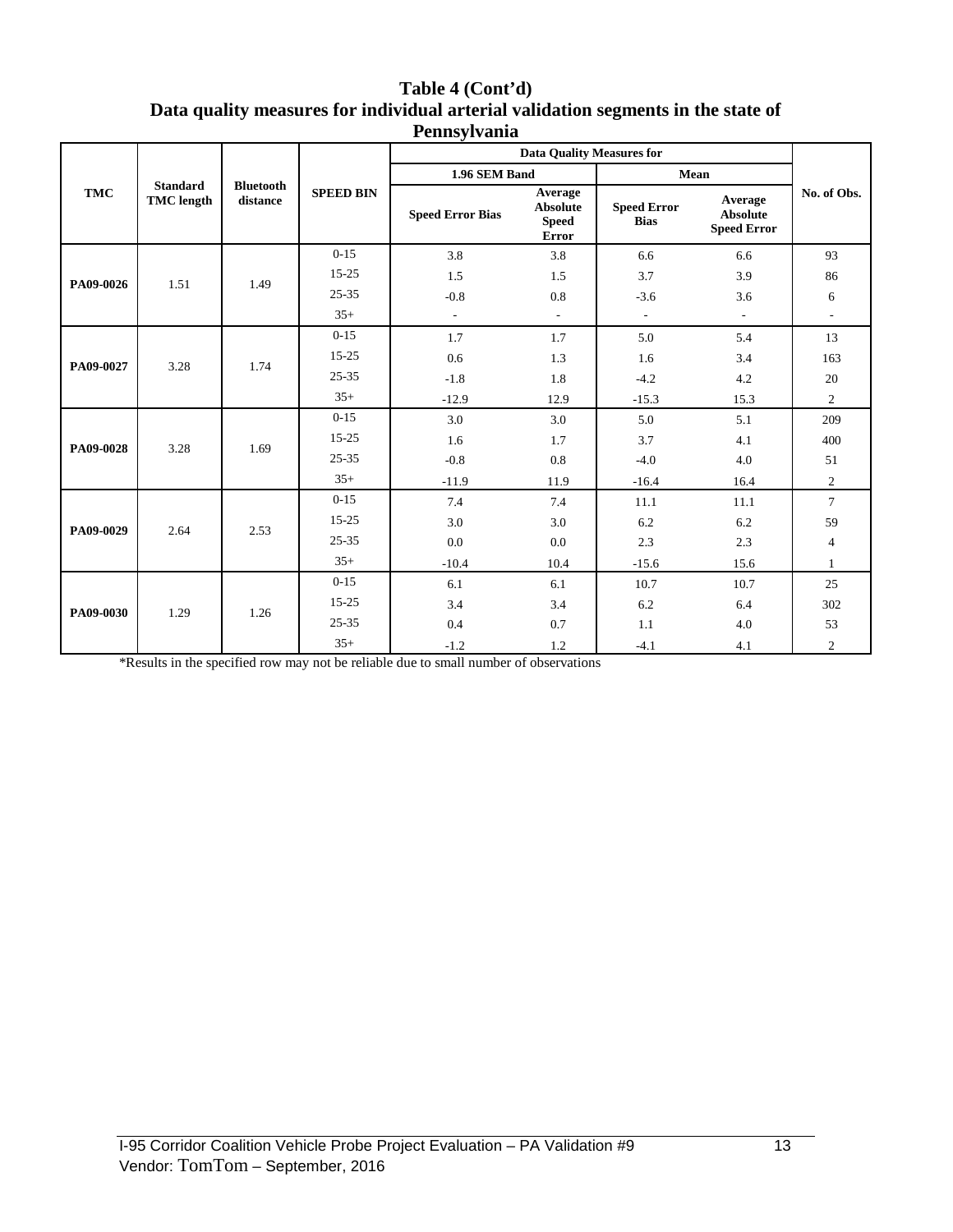#### **Table 5 Observations meeting data quality criteria for individual arterial validation segments in the state of Pennsylvania**

|            | m in state of I emisyrvania<br><b>Data Quality Measures for</b> |                                      |                                 |                                               |                                             |                             |                           |                                               |                                    |                |  |
|------------|-----------------------------------------------------------------|--------------------------------------|---------------------------------|-----------------------------------------------|---------------------------------------------|-----------------------------|---------------------------|-----------------------------------------------|------------------------------------|----------------|--|
|            | <b>SPEED BIN</b>                                                |                                      | 1.96 SEM Band                   |                                               |                                             |                             | Mean                      |                                               |                                    |                |  |
|            |                                                                 | <b>Speed Error Bias</b>              |                                 | <b>Average Absolute</b><br><b>Speed Error</b> |                                             | <b>Speed Error Bias</b>     |                           | <b>Average Absolute Speed</b><br><b>Error</b> |                                    |                |  |
| <b>TMC</b> |                                                                 | No.<br>falling<br>inside the<br>band | % falling<br>inside the<br>band | No. falling<br>within 5<br>mph of<br>the band | % falling<br>within 5<br>mph of<br>the band | No. equal<br>to the<br>mean | % equal<br>to the<br>mean | No. within 5<br>mph of the<br>mean            | $%$ within 5<br>mph of the<br>mean | No. of Obs.    |  |
|            | $0 - 15$                                                        | 0.0                                  | 0%                              | 24.0                                          | 45%                                         | 0.0                         | 0%                        | 21.0                                          | 40%                                | 53             |  |
|            | 15-25                                                           | 1.0                                  | 0%                              | 41.0                                          | 17%                                         | 0.0                         | $0\%$                     | 25.0                                          | 10%                                | 245            |  |
| PA09-0003  | 25-35                                                           | $2.0\,$                              | 3%                              | 24.0                                          | 40%                                         | $0.0\,$                     | $0\%$                     | 17.0                                          | 28%                                | $60\,$         |  |
|            | $35+$                                                           | 5.0                                  | 42%                             | 10.0                                          | 83%                                         | 0.0                         | $0\%$                     | 10.0                                          | 83%                                | 12             |  |
|            | $0 - 15$                                                        | $0.0\,$                              | 0%                              | 16.0                                          | 35%                                         | $0.0\,$                     | $0\%$                     | 14.0                                          | 30%                                | 46             |  |
| PA09-0004  | 15-25                                                           | 1.0                                  | 0%                              | 49.0                                          | 20%                                         | $0.0\,$                     | 0%                        | 41.0                                          | 17%                                | 242            |  |
|            | 25-35                                                           | $2.0\,$                              | 2%                              | 37.0                                          | 45%                                         | $0.0\,$                     | $0\%$                     | 31.0                                          | 38%                                | 82             |  |
|            | $35+$                                                           | $0.0\,$                              | 0%                              | 4.0                                           | 67%                                         | 0.0                         | $0\%$                     | 4.0                                           | 67%                                | 6              |  |
|            | $0 - 15$                                                        | 0.0                                  | 0%                              | 5.0                                           | 20%                                         | 0.0                         | 0%                        | 4.0                                           | 16%                                | 25             |  |
| PA09-0005  | 15-25                                                           | 84.0                                 | 14%                             | 491.0                                         | 82%                                         | 0.0                         | 0%                        | 442.0                                         | 74%                                | 599            |  |
|            | 25-35                                                           | 12.0                                 | 10%                             | 73.0                                          | 62%                                         | $0.0\,$                     | 0%                        | 52.0                                          | 44%                                | 117            |  |
|            | $35+$                                                           | $0.0\,$                              | 0%                              | 0.0                                           | 0%                                          | 0.0                         | 0%                        | 0.0                                           | $0\%$                              | 9              |  |
|            | $0 - 15$                                                        | $0.0\,$                              | 0%                              | 10.0                                          | 40%                                         | $0.0\,$                     | 0%                        | $10.0\,$                                      | 40%                                | $25\,$         |  |
| PA09-0006  | 15-25                                                           | 15.0                                 | 6%                              | 69.0                                          | 26%                                         | $0.0\,$                     | 0%                        | 49.0                                          | 19%                                | 261            |  |
|            | 25-35                                                           | 37.0                                 | 11%                             | 214.0                                         | 63%                                         | $0.0\,$                     | 0%                        | 173.0                                         | 51%                                | 342            |  |
|            | $35+$                                                           | 1.0                                  | 7%                              | 12.0                                          | 86%                                         | 0.0                         | $0\%$                     | 10.0                                          | 71%                                | 14             |  |
|            | $0 - 15$                                                        | 1.0                                  | $2\%$                           | 10.0                                          | 24%                                         | 0.0                         | 0%                        | 7.0                                           | 17%                                | 42             |  |
| PA09-0007  | 15-25                                                           | 30.0                                 | 7%                              | 175.0                                         | 42%                                         | 0.0                         | 0%                        | 116.0                                         | 28%                                | 420            |  |
|            | 25-35                                                           | 48.0                                 | 20%                             | 230.0                                         | 96%                                         | $0.0\,$                     | 0%                        | 221.0                                         | 92%                                | 239            |  |
|            | $35+$                                                           | $0.0\,$                              | 0%                              | 2.0                                           | 13%                                         | 0.0                         | 0%                        | 0.0                                           | 0%                                 | 16             |  |
|            | $0 - 15$                                                        | 11.0                                 | $8\%$                           | 89.0                                          | 63%                                         | $0.0\,$                     | $0\%$                     | 83.0                                          | 59%                                | 141            |  |
| PA09-0008  | 15-25                                                           | 32.0                                 | 5%                              | 287.0                                         | 46%                                         | $0.0\,$                     | 0%                        | 244.0                                         | 39%                                | 620            |  |
|            | 25-35                                                           | 5.0                                  | 13%                             | 30.0                                          | 77%                                         | $0.0\,$                     | 0%                        | 22.0                                          | 56%                                | 39             |  |
|            | $35+$                                                           |                                      |                                 |                                               |                                             |                             |                           | $\overline{\phantom{a}}$                      |                                    |                |  |
|            | $0 - 15$                                                        | 1.0                                  | 6%                              | 15.0                                          | 83%                                         | 0.0                         | 0%                        | 14.0                                          | 78%                                | 18             |  |
| PA09-0009  | 15-25                                                           | $2.0\,$                              | 1%                              | 67.0                                          | 43%                                         | 0.0                         | 0%                        | 58.0                                          | 37%                                | 156            |  |
|            | 25-35                                                           | 15.0                                 | 11%                             | 92.0                                          | 70%                                         | 0.0                         | 0%                        | $80.0\,$                                      | 61%                                | 131            |  |
|            | $35+$                                                           | 9.0                                  | 29%                             | 24.0                                          | 77%                                         | 1.0                         | 3%                        | 23.0                                          | 74%                                | 31             |  |
|            | $0 - 15$                                                        | 0.0                                  | 0%                              | 21.0                                          | 60%                                         | 0.0                         | 0%                        | 19.0                                          | 54%                                | 35             |  |
| PA09-0010  | $15 - 25$                                                       | $2.0\,$                              | 1%                              | 53.0                                          | 25%                                         | 0.0                         | 0%                        | 43.0                                          | 20%                                | 214            |  |
|            | 25-35                                                           | $4.0$                                | 5%                              | 36.0                                          | 46%                                         | $0.0\,$                     | $0\%$                     | 31.0                                          | 39%                                | 79             |  |
|            | $35+$                                                           | 1.0                                  | 8%                              | 11.0                                          | 92%                                         | 0.0                         | 0%                        | 10.0                                          | 83%                                | 12             |  |
|            | $0 - 15$                                                        | 0.0                                  | 0%                              | $0.0\,$                                       | 0%                                          | 0.0                         | 0%                        | 0.0                                           | 0%                                 | $\mathfrak{Z}$ |  |
| PA09-0011  | $15 - 25$                                                       | 0.0                                  | 0%                              | $0.0\,$                                       | 0%                                          | 0.0                         | $0\%$                     | 0.0                                           | $0\%$                              | 62             |  |
|            | $25 - 35$                                                       | 10.0                                 | 3%                              | 62.0                                          | 20%                                         | 0.0                         | $0\%$                     | 28.0                                          | 9%                                 | 312            |  |
|            | $35+$                                                           | 48.0                                 | 21%                             | 179.0                                         | 79%                                         | 0.0                         | $0\%$                     | 138.0                                         | 61%                                | 228            |  |
|            | $0 - 15$                                                        | $\mathcal{L}$                        | $\sim$                          | $\sim$                                        | $\mathcal{L}^{\mathcal{L}}$                 | $\sim$                      | $\blacksquare$            | $\omega$                                      | $\sim$                             |                |  |
| PA09-0012  | $15 - 25$                                                       | 0.0                                  | 0%                              | 0.0                                           | 0%                                          | 0.0                         | 0%                        | 0.0                                           | $0\%$                              | 9              |  |
|            | $25 - 35$                                                       | 4.0                                  | 3%                              | 13.0                                          | 11%                                         | 0.0                         | $0\%$                     | 9.0                                           | 8%                                 | 119            |  |
|            | $35+$                                                           | 247.0                                | 25%                             | 706.0                                         | 71%                                         | 0.0                         | 0%                        | 548.0                                         | 55%                                | 996            |  |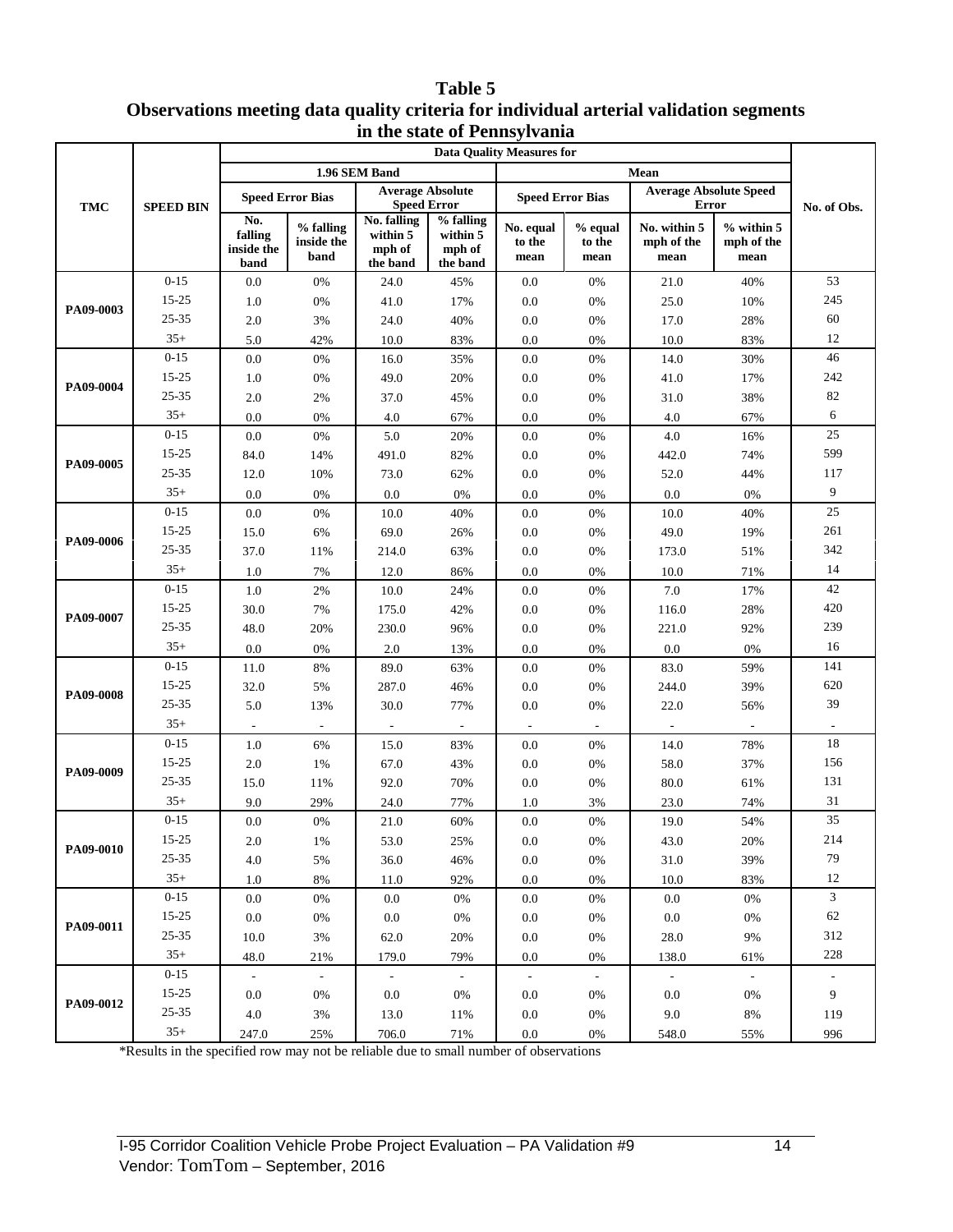### **Table 5 (Cont'd) Observations meeting data quality criteria for individual arterial validation segments in the state of Pennsylvania**

|            |                  | m incount of Femioji (anno<br><b>Data Quality Measures for</b> |                                 |                                                  |                                               |                                |                           |                                               |                                  |                                |  |
|------------|------------------|----------------------------------------------------------------|---------------------------------|--------------------------------------------------|-----------------------------------------------|--------------------------------|---------------------------|-----------------------------------------------|----------------------------------|--------------------------------|--|
| <b>TMC</b> | <b>SPEED BIN</b> |                                                                |                                 | 1.96 SEM Band                                    |                                               |                                |                           |                                               |                                  |                                |  |
|            |                  |                                                                | <b>Speed Error Bias</b>         |                                                  | <b>Average Absolute</b><br><b>Speed Error</b> |                                | <b>Speed Error Bias</b>   | <b>Average Absolute Speed</b><br><b>Error</b> |                                  |                                |  |
|            |                  | No.<br>falling<br>inside the<br>band                           | % falling<br>inside the<br>band | No.<br>falling<br>within 5<br>mph of<br>the band | % falling<br>within 5<br>mph of<br>the band   | No.<br>equal to<br>the<br>mean | % equal<br>to the<br>mean | No. within 5<br>mph of the<br>mean            | % within<br>5 mph of<br>the mean | No. of Obs.                    |  |
|            | $0 - 15$         | 0.0                                                            | 0%                              | 2.0                                              | 100%                                          | $0.0\,$                        | $0\%$                     | $2.0\,$                                       | 100%                             | $\overline{2}$                 |  |
| PA09-0013  | $15 - 25$        | 6.0                                                            | 11%                             | 34.0                                             | 64%                                           | $0.0\,$                        | $0\%$                     | 22.0                                          | 42%                              | 53                             |  |
|            | 25-35            | 40.0                                                           | 20%                             | 196.0                                            | 98%                                           | 0.0                            | 0%                        | 196.0                                         | 98%                              | 199                            |  |
|            | $35+$            | 0.0                                                            | 0%                              | 1.0                                              | 17%                                           | 0.0                            | 0%                        | 0.0                                           | 0%                               | 6                              |  |
|            | $0 - 15$         | 4.0                                                            | 13%                             | 29.0                                             | 94%                                           | $0.0\,$                        | 0%                        | 29.0                                          | 94%                              | 31                             |  |
| PA09-0014  | 15-25            | 7.0                                                            | 7%                              | 89.0                                             | 86%                                           | $0.0\,$                        | $0\%$                     | 84.0                                          | 81%                              | 104                            |  |
|            | $25 - 35$        | 32.0                                                           | 21%                             | 136.0                                            | 89%                                           | 0.0                            | $0\%$                     | 130.0                                         | 86%                              | 152                            |  |
|            | $35+$            | 0.0                                                            | $0\%$                           | 0.0                                              | $0\%$                                         | 0.0                            | 0%                        | 0.0                                           | 0%                               | $\mathbf{1}$                   |  |
|            | $0 - 15$         | 0.0                                                            | $0\%$                           | 4.0                                              | 100%                                          | 0.0                            | 0%                        | 4.0                                           | 100%                             | $\overline{4}$                 |  |
| PA09-0017  | $15 - 25$        | 2.0                                                            | 5%                              | 31.0                                             | 84%                                           | 0.0                            | $0\%$                     | 28.0                                          | 76%                              | 37                             |  |
|            | 25-35            | 42.0                                                           | 23%                             | 170.0                                            | 91%                                           | 0.0                            | 0%                        | 165.0                                         | 89%                              | 186                            |  |
|            | $35+$            | 0.0                                                            | 0%                              | 0.0                                              | 0%                                            | 0.0                            | $0\%$                     | 0.0                                           | 0%                               | 5                              |  |
|            | $0 - 15$         | 0.0                                                            | 0%                              | 1.0                                              | 100%                                          | 0.0                            | $0\%$                     | 1.0                                           | 100%                             | $\mathbf{1}$                   |  |
| PA09-0018  | 15-25            | 2.0                                                            | 8%                              | 17.0                                             | 65%                                           | 0.0                            | $0\%$                     | 5.0                                           | 19%                              | 26                             |  |
|            | 25-35            | 36.0                                                           | 17%                             | 209.0                                            | 100%                                          | $0.0\,$                        | $0\%$                     | 209.0                                         | 100%                             | 209                            |  |
|            | $35+$            | 0.0                                                            | $0\%$                           | 0.0                                              | 0%                                            | 0.0                            | 0%                        | 0.0                                           | 0%                               | $\overline{2}$                 |  |
|            | $0 - 15$         | 2.0                                                            | 3%                              | 19.0                                             | 28%                                           | 0.0                            | 0%                        | 17.0                                          | 25%                              | 68                             |  |
| PA09-0019  | 15-25<br>25-35   | 14.0                                                           | 6%                              | 132.0                                            | 53%                                           | $0.0\,$                        | $0\%$                     | 118.0                                         | 47%                              | 249                            |  |
|            | $35+$            | 4.0                                                            | 14%                             | 21.0                                             | 75%                                           | 0.0                            | $0\%$                     | 12.0                                          | 43%                              | 28                             |  |
|            | $0 - 15$         | 1.0                                                            | 3%                              | 14.0                                             | $\overline{\phantom{a}}$<br>35%               | $\sim$<br>$0.0\,$              | 0%                        | $\sim$<br>10.0                                | 25%                              | $\overline{\phantom{a}}$<br>40 |  |
|            | $15 - 25$        | 2.0                                                            | 2%                              | 28.0                                             | 25%                                           | $0.0\,$                        | $0\%$                     | 25.0                                          | 23%                              | 110                            |  |
| PA09-0020  | 25-35            | 1.0                                                            | 9%                              | 11.0                                             | 100%                                          | 0.0                            | 0%                        | 11.0                                          | 100%                             | 11                             |  |
|            | $35+$            |                                                                |                                 |                                                  | $\overline{\phantom{a}}$                      | $\mathbb{Z}^2$                 |                           | $\mathcal{L}_{\mathcal{A}}$                   |                                  |                                |  |
|            | $0 - 15$         | $0.0\,$                                                        | 0%                              | 110.0                                            | 68%                                           | 0.0                            | $0\%$                     | 95.0                                          | 59%                              | 162                            |  |
|            | $15 - 25$        | 34.0                                                           | 8%                              | 317.0                                            | 79%                                           | 0.0                            | $0\%$                     | 287.0                                         | 72%                              | 401                            |  |
| PA09-0021  | 25-35            | 23.0                                                           | 22%                             | 79.0                                             | 77%                                           | $0.0\,$                        | 0%                        | 73.0                                          | 71%                              | 103                            |  |
|            | $35+$            | 0.0                                                            | 0%                              | 0.0                                              | $0\%$                                         | 0.0                            | 0%                        | 0.0                                           | $0\%$                            | 9                              |  |
|            | $0 - 15$         | 0.0                                                            | 0%                              | 19.0                                             | 50%                                           | 0.0                            | 0%                        | 14.0                                          | 37%                              | 38                             |  |
|            | $15 - 25$        | 12.0                                                           | 10%                             | 90.0                                             | 71%                                           | $0.0\,$                        | $0\%$                     | 83.0                                          | 66%                              | 126                            |  |
| PA09-0022  | 25-35            | 1.0                                                            | 13%                             | 7.0                                              | 88%                                           | 0.0                            | 0%                        | 7.0                                           | 88%                              | 8                              |  |
|            | $35+$            | $\overline{\phantom{a}}$                                       | $\sim$                          | $\sim$                                           | $\sim$                                        | $\overline{\phantom{a}}$       | $\overline{\phantom{a}}$  | $\sim$                                        | $\sim$                           | $\overline{\phantom{a}}$       |  |
|            | $0 - 15$         | 1.0                                                            | 20%                             | 4.0                                              | 80%                                           | 0.0                            | $0\%$                     | 3.0                                           | 60%                              | $\mathfrak{S}$                 |  |
|            | 15-25            | 19.0                                                           | 10%                             | 84.0                                             | 44%                                           | 0.0                            | $0\%$                     | 81.0                                          | 42%                              | 191                            |  |
| PA09-0024  | $25 - 35$        | 69.0                                                           | 17%                             | 357.0                                            | 87%                                           | 0.0                            | 0%                        | 309.0                                         | 76%                              | 409                            |  |
|            | $35+$            | 0.0                                                            | 0%                              | 16.0                                             | 57%                                           | 0.0                            | 0%                        | 11.0                                          | 39%                              | 28                             |  |
|            | $0 - 15$         | $\mathbb{Z}^{\mathbb{Z}}$                                      | $\mathbb{Z}^2$                  | $\sim$                                           | $\sim$                                        | $\mathbb{Z}^{\mathbb{Z}}$      | $\mathbb{Z}^2$            | $\sim$                                        | $\mathbb{Z}^2$                   | $\omega$                       |  |
| PA09-0025  | 15-25            | 2.0                                                            | 2%                              | 10.0                                             | 12%                                           | 0.0                            | 0%                        | 6.0                                           | 7%                               | 86                             |  |
|            | $25 - 35$        | 120.0                                                          | 25%                             | 439.0                                            | 91%                                           | 0.0                            | 0%                        | 384.0                                         | 80%                              | 483                            |  |
|            | $35+$            | $0.0\,$                                                        | 0%                              | 35.0                                             | 76%                                           | 0.0                            | 0%                        | 27.0                                          | 59%                              | 46                             |  |